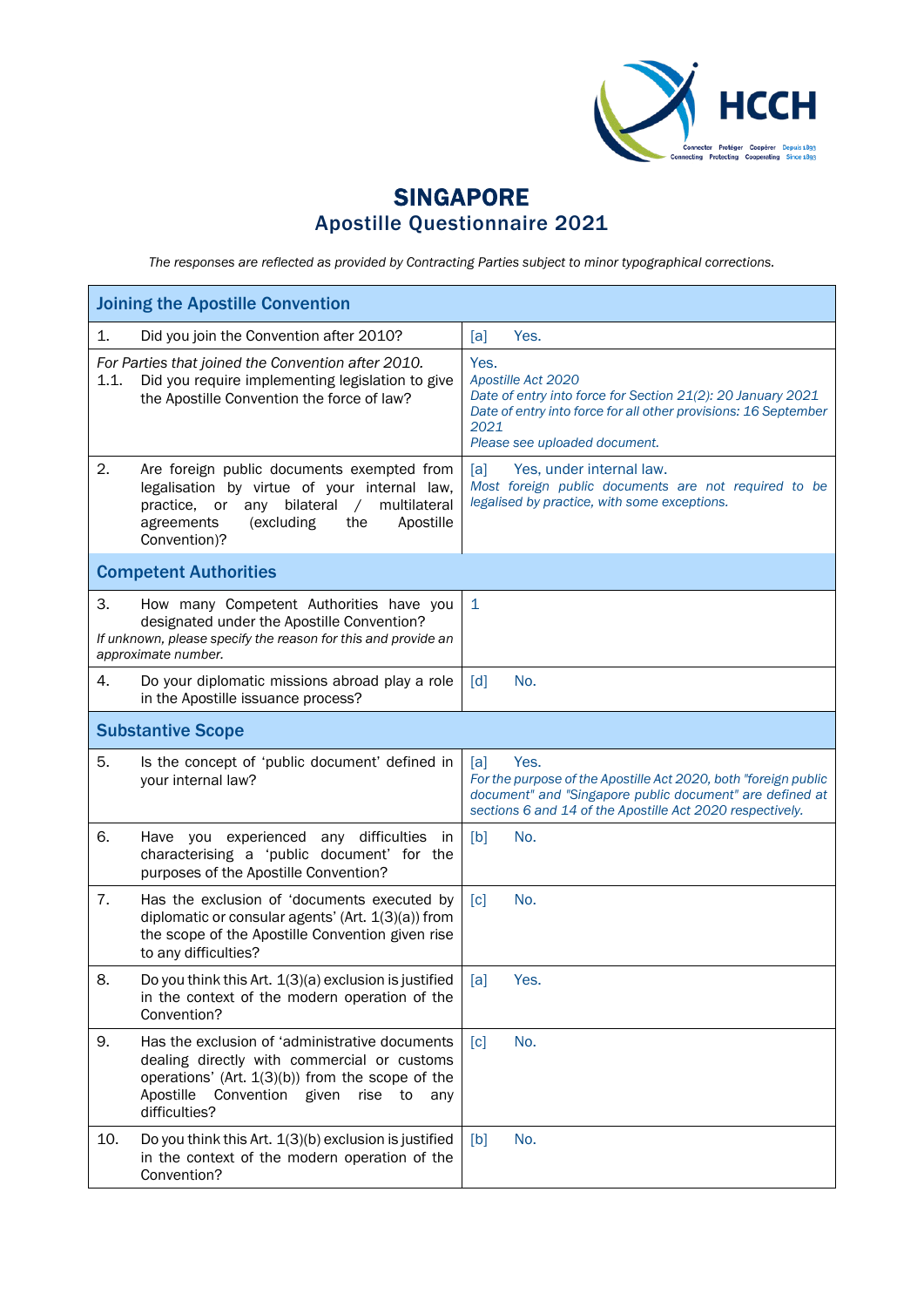| 11.                                                            | Do you issue (outgoing) or accept (incoming)                                                                                                                                                                                                  |                                                                                                                                     |                                                                                                                                                                     | <b>Issue</b> | Accept               |  |
|----------------------------------------------------------------|-----------------------------------------------------------------------------------------------------------------------------------------------------------------------------------------------------------------------------------------------|-------------------------------------------------------------------------------------------------------------------------------------|---------------------------------------------------------------------------------------------------------------------------------------------------------------------|--------------|----------------------|--|
| Apostilles for any of the following categories of<br>document? | Certificates of origin                                                                                                                                                                                                                        | X                                                                                                                                   | X                                                                                                                                                                   |              |                      |  |
|                                                                |                                                                                                                                                                                                                                               |                                                                                                                                     | X                                                                                                                                                                   | X            |                      |  |
|                                                                |                                                                                                                                                                                                                                               |                                                                                                                                     | X                                                                                                                                                                   | $\mathsf{X}$ |                      |  |
|                                                                |                                                                                                                                                                                                                                               |                                                                                                                                     | Health and safety certificates<br>issued by the relevant<br>government authorities or<br>agencies                                                                   |              |                      |  |
|                                                                |                                                                                                                                                                                                                                               | Certificates of products                                                                                                            |                                                                                                                                                                     | $\sf X$      |                      |  |
|                                                                |                                                                                                                                                                                                                                               |                                                                                                                                     | Certificates of conformity                                                                                                                                          |              | $\mathsf{X}$         |  |
|                                                                |                                                                                                                                                                                                                                               |                                                                                                                                     | End user certificates<br>(i.e. documents certifying that the<br>buyer is the end user of acquired<br>goods)                                                         |              | $\sf X$              |  |
|                                                                |                                                                                                                                                                                                                                               |                                                                                                                                     | Commercial invoices                                                                                                                                                 | X            | X                    |  |
|                                                                | <b>Apostille Process</b>                                                                                                                                                                                                                      |                                                                                                                                     |                                                                                                                                                                     |              |                      |  |
|                                                                | <b>Certification of Public Documents</b>                                                                                                                                                                                                      |                                                                                                                                     |                                                                                                                                                                     |              |                      |  |
| 12.                                                            | Do any of your public documents require some<br>other intermediate certification before the<br>issuance of an Apostille?                                                                                                                      | [b]<br>upon the public document.                                                                                                    | No, an intermediate certification is not required<br>for any public document; Apostilles are issued directly                                                        |              |                      |  |
|                                                                | <b>Requesting an Apostille (Outgoing)</b>                                                                                                                                                                                                     |                                                                                                                                     |                                                                                                                                                                     |              |                      |  |
| 13.                                                            | How can an Apostille be requested?                                                                                                                                                                                                            | [a]<br>In person.                                                                                                                   |                                                                                                                                                                     |              |                      |  |
|                                                                |                                                                                                                                                                                                                                               | [b]<br>By post.                                                                                                                     |                                                                                                                                                                     |              |                      |  |
|                                                                |                                                                                                                                                                                                                                               | [c]<br>By email.                                                                                                                    |                                                                                                                                                                     |              |                      |  |
|                                                                |                                                                                                                                                                                                                                               | $\lceil d \rceil$<br>Through a website.                                                                                             |                                                                                                                                                                     |              | X                    |  |
|                                                                |                                                                                                                                                                                                                                               | Other.<br>[e]                                                                                                                       |                                                                                                                                                                     |              |                      |  |
| 14.                                                            | When issuing an Apostille, do you enquire about<br>the State of destination?                                                                                                                                                                  | [a]                                                                                                                                 | Yes, in the application form.                                                                                                                                       |              |                      |  |
| 15.                                                            | How long does it take for an Apostille to be<br>issued?                                                                                                                                                                                       | Other requests<br>In-person request<br>(from the time of<br>(paper Apostille)<br>receipt) (paper<br>Apostille)                      |                                                                                                                                                                     |              | e-Apostille requests |  |
|                                                                |                                                                                                                                                                                                                                               |                                                                                                                                     | On the spot                                                                                                                                                         |              |                      |  |
| 16.                                                            | Does your Competent Authority impose a fee for<br>issuing an Apostille?                                                                                                                                                                       | [a]<br>S\$10                                                                                                                        | Yes, a single price for all Apostilles.                                                                                                                             |              |                      |  |
| <b>Issuing an Apostille (Outgoing)</b>                         |                                                                                                                                                                                                                                               |                                                                                                                                     |                                                                                                                                                                     |              |                      |  |
| 17.                                                            | How is the origin of a public document verified<br>for the purpose of issuing an Apostille (i.e.<br>verification of the authenticity of the signature,<br>the capacity of the signer, and the identity of the<br>seal / stamp (Art. $5(2)$ )? | Single Competent Authority.<br>[a]<br>An electronic database of sample signatures /<br>$\left[\text{iii}\right]$<br>seals / stamps. |                                                                                                                                                                     |              |                      |  |
| 18.                                                            | How does a Competent Authority address<br>situations where it is unable to verify the origin<br>of the public document?                                                                                                                       | [a]<br>database.                                                                                                                    | The Competent Authority will contact the issuing<br>authority to confirm authenticity, issue the Apostille,<br>and then add the new signature, stamp or seal to the |              |                      |  |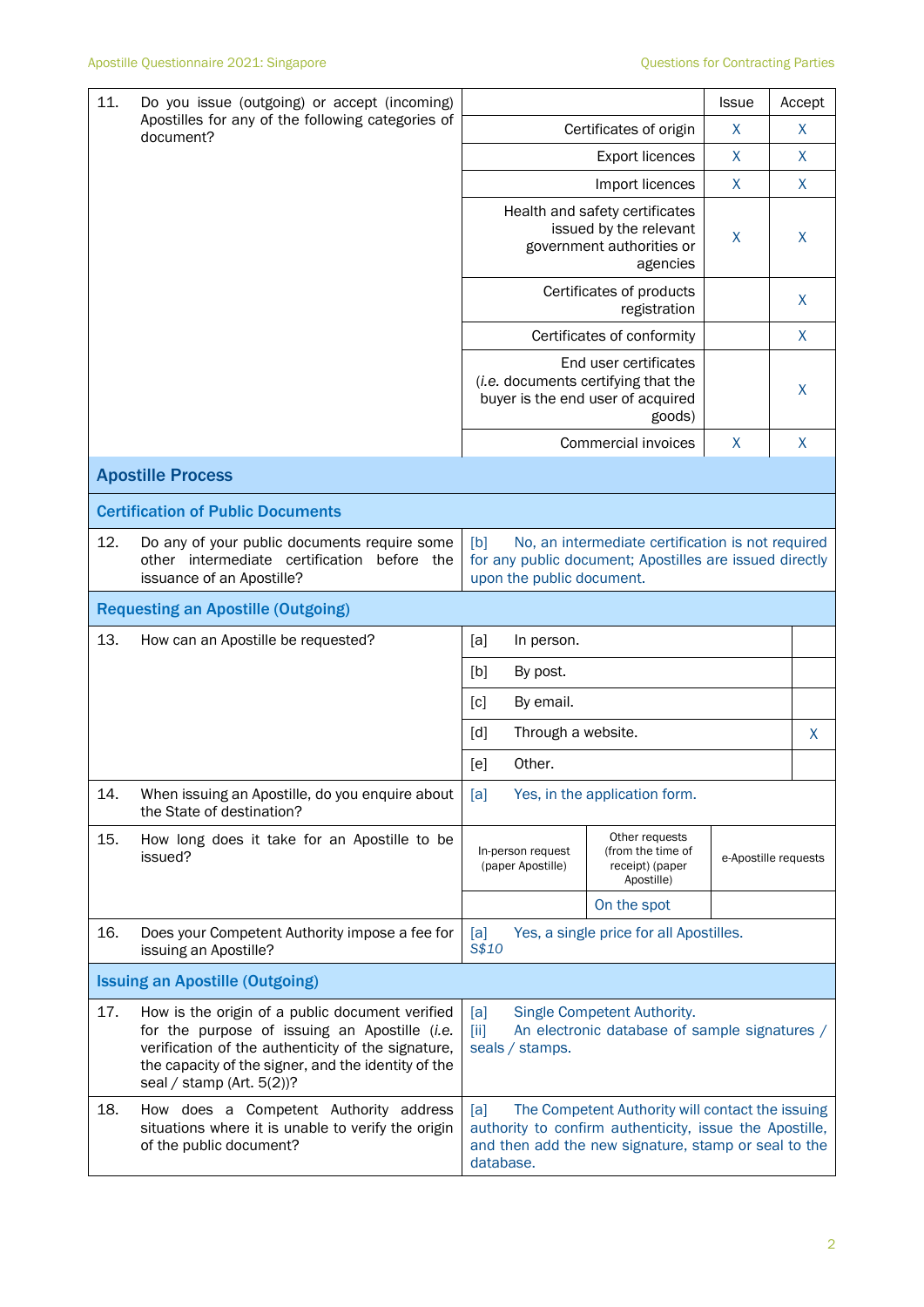| 19. | In what language(s) are the 10 standard items<br>of your Apostilles available?                                                                                                                                         | [a]<br>English.                                                                                                                      | In one language.                                                                                                                          |   |
|-----|------------------------------------------------------------------------------------------------------------------------------------------------------------------------------------------------------------------------|--------------------------------------------------------------------------------------------------------------------------------------|-------------------------------------------------------------------------------------------------------------------------------------------|---|
| 20. | In what language(s) are the blank fields of your<br>Apostilles filled in?                                                                                                                                              | [a]<br>In one language.<br>English.                                                                                                  |                                                                                                                                           |   |
| 21. | How are the blank fields of your Apostilles filled<br>in?                                                                                                                                                              | [b]<br>Using computer software.<br>The blank fields such as public agency, officer and date etc<br>will be selected from the system. |                                                                                                                                           |   |
|     | <b>Apostille Registers</b>                                                                                                                                                                                             |                                                                                                                                      |                                                                                                                                           |   |
| 22. | How is your Apostille register, required by<br>Article 7, maintained?                                                                                                                                                  | [a]<br>Single Competent Authority.<br>Electronic form, publicly accessible online (e-<br>[i]<br>Register).                           |                                                                                                                                           |   |
| 23. | What particulars are contained in your Apostille<br>register?                                                                                                                                                          | [a]                                                                                                                                  | date of the<br>Number and<br>Apostille<br>(required).                                                                                     | X |
|     |                                                                                                                                                                                                                        | [b]                                                                                                                                  | Name and capacity of the person signing<br>the document and $/$ or the name of<br>authority whose seal or stamp is affixed<br>(required). | X |
|     |                                                                                                                                                                                                                        | [c]                                                                                                                                  | Name and / or type of underlying<br>document.                                                                                             |   |
|     |                                                                                                                                                                                                                        | [d]                                                                                                                                  | Description of the contents of underlying<br>document.                                                                                    |   |
|     |                                                                                                                                                                                                                        | [e]                                                                                                                                  | Name of the applicant.                                                                                                                    |   |
|     |                                                                                                                                                                                                                        | $[f]$                                                                                                                                | State of destination.                                                                                                                     |   |
|     |                                                                                                                                                                                                                        | [g]                                                                                                                                  | Copy of the Apostille.                                                                                                                    |   |
|     |                                                                                                                                                                                                                        | [h]                                                                                                                                  | Copy of the underlying document.                                                                                                          |   |
|     |                                                                                                                                                                                                                        | $[1]$                                                                                                                                | Other.                                                                                                                                    |   |
| 24. | Is there a limit to how long records can be<br>retained on the Apostille register?                                                                                                                                     | [d]                                                                                                                                  | No.                                                                                                                                       |   |
| 25. | If your register is not publicly accessible, how<br>frequently do your Competent Authorities<br>receive requests to verify an Apostille they have<br>issued in the register?                                           | [g]                                                                                                                                  | Not applicable, register is publicly accessible.                                                                                          |   |
|     | <b>Technology &amp; the e-APP</b>                                                                                                                                                                                      |                                                                                                                                      |                                                                                                                                           |   |
| 26. | Under your internal law, do you recognise<br>electronic / digital signatures as functionally<br>equivalent to handwritten signatures (i.e. can a<br>public document be signed electronically)?                         |                                                                                                                                      |                                                                                                                                           |   |
| 27. | Under your internal law, are public documents<br>executed, or able to be executed, in electronic<br>form (whether or not they are to be used abroad<br>under the Convention)?                                          |                                                                                                                                      |                                                                                                                                           |   |
|     | For Parties that answered yes to Q27.<br>27.1. What categories of public documents are<br>executed, or able to be executed, in electronic<br>form (whether or not they are to be used abroad<br>under the Convention)? | [a]                                                                                                                                  | All public documents.                                                                                                                     |   |
|     |                                                                                                                                                                                                                        | [b]                                                                                                                                  | Civil status documents (e.g. birth, death<br>certificates)<br>and<br>marriage<br>and<br>certificates of non-impediment.                   |   |
|     |                                                                                                                                                                                                                        | [c]                                                                                                                                  | Other<br>administrative<br>documents<br>(including decisions from administrative<br>tribunals or decision-making bodies).                 |   |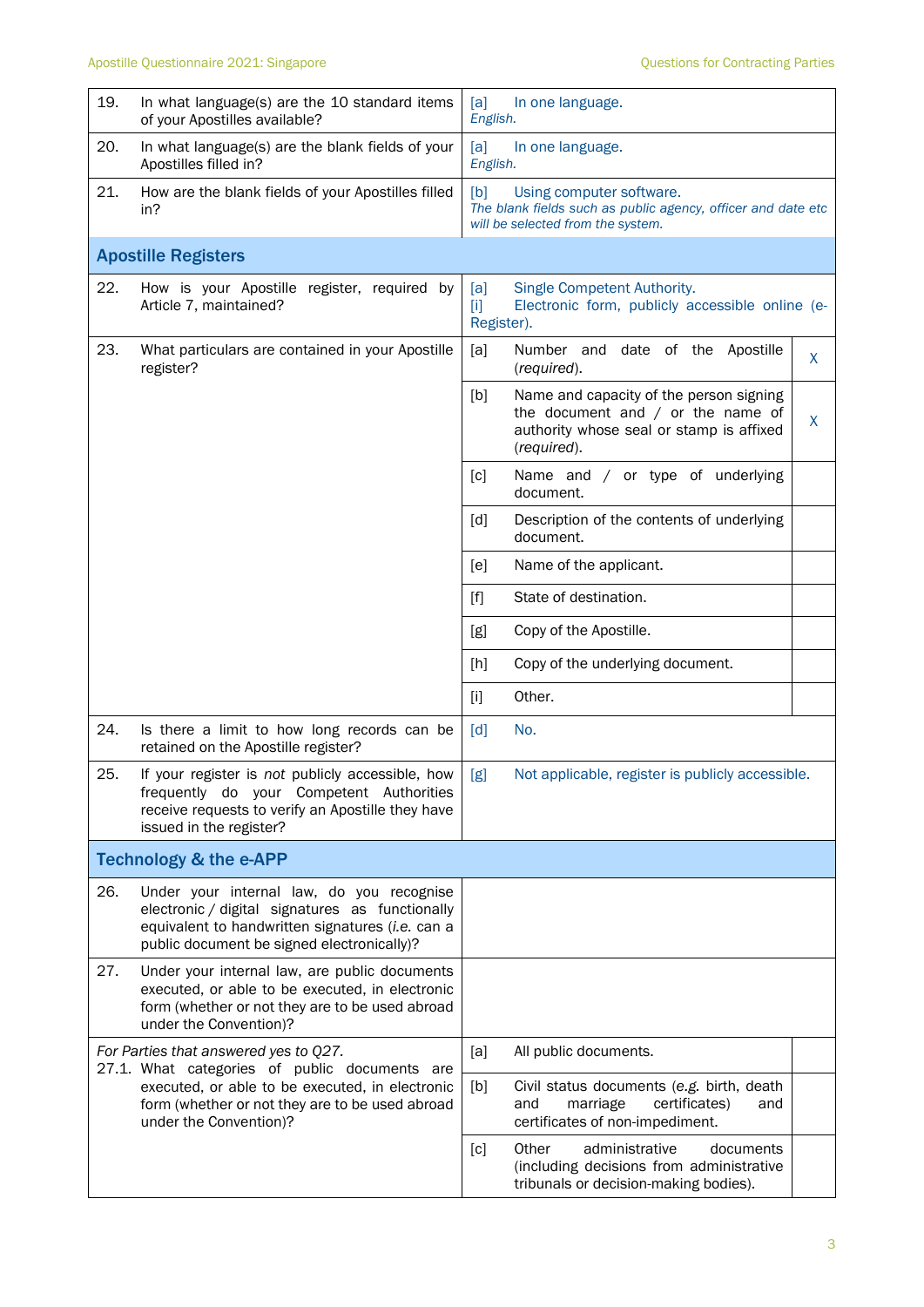|                                                                                                                                                                                                                             | [d]<br>Extracts from commercial registers and<br>other registers.                                                                                                                                                                                                              |
|-----------------------------------------------------------------------------------------------------------------------------------------------------------------------------------------------------------------------------|--------------------------------------------------------------------------------------------------------------------------------------------------------------------------------------------------------------------------------------------------------------------------------|
|                                                                                                                                                                                                                             | Notarial authentications of signatures.<br>[e]                                                                                                                                                                                                                                 |
|                                                                                                                                                                                                                             | Other notarial acts.<br>$[f]$                                                                                                                                                                                                                                                  |
|                                                                                                                                                                                                                             | education<br>[g]<br>Diplomas<br>and<br>other<br>documents.                                                                                                                                                                                                                     |
|                                                                                                                                                                                                                             | [h]<br>Court documents, including judgments.                                                                                                                                                                                                                                   |
|                                                                                                                                                                                                                             | Patents or other documents pertaining to<br>$[1]$<br>intellectual property rights.                                                                                                                                                                                             |
|                                                                                                                                                                                                                             | [j]<br>Documents relating to adoptions.                                                                                                                                                                                                                                        |
|                                                                                                                                                                                                                             | Translations.<br>[k]                                                                                                                                                                                                                                                           |
|                                                                                                                                                                                                                             | Medical or health certificates.<br>$[]$                                                                                                                                                                                                                                        |
|                                                                                                                                                                                                                             | Criminal records.<br>[m]                                                                                                                                                                                                                                                       |
|                                                                                                                                                                                                                             | [n]<br>Import or export licences.                                                                                                                                                                                                                                              |
|                                                                                                                                                                                                                             | Certificates of origin.<br>[0]                                                                                                                                                                                                                                                 |
|                                                                                                                                                                                                                             | Certificates of conformity.<br>[p]                                                                                                                                                                                                                                             |
|                                                                                                                                                                                                                             | Other.<br>[q]                                                                                                                                                                                                                                                                  |
| For Parties that answered yes to Q27.<br>27.2. Approximately what percentage of your public<br>documents are originally executed in electronic<br>form (whether or not they are to be used abroad<br>under the Convention)? |                                                                                                                                                                                                                                                                                |
| 28.<br>Do you issue e-Apostilles?                                                                                                                                                                                           | [b]<br>No.<br>We are studying the use of e-Apostilles and plan<br>ΠI<br>to implement the e-Apostille component.                                                                                                                                                                |
| For Parties that answered no to Q28.<br>28.1. What challenges are you facing that may prevent                                                                                                                               | $[{\sf a}]$<br>Internal law limitations.<br>Χ                                                                                                                                                                                                                                  |
| you from implementing the e-Apostille?                                                                                                                                                                                      | Judicial or administrative structure.<br>[b]                                                                                                                                                                                                                                   |
|                                                                                                                                                                                                                             | [c]<br>Implementation challenges (e.g. lack of<br>resources, lack of infrastructure).                                                                                                                                                                                          |
|                                                                                                                                                                                                                             | Cost.<br>[d]                                                                                                                                                                                                                                                                   |
|                                                                                                                                                                                                                             | System interoperability / compatibility.<br>[e]                                                                                                                                                                                                                                |
|                                                                                                                                                                                                                             | $[f] % \begin{center} % \includegraphics[width=\linewidth]{imagesSupplemental_3.png} % \end{center} % \caption { % Our method can be used for the use of the image. % Note that the \emph{Left:} \label{fig:case} \vspace{-1em} % \label{fig:case}$<br>Security concerns.<br>X |
|                                                                                                                                                                                                                             | Other.<br>[g]                                                                                                                                                                                                                                                                  |
| For Parties that answered no to Q28.<br>28.2. How do you issue an Apostille for a public<br>document executed in electronic form?                                                                                           | [b]<br>By paper Apostille, attached to a hard copy of the<br>electronic public document.                                                                                                                                                                                       |
| 29.<br>Are your authorities equipped to accept<br>incoming e-Apostilles?                                                                                                                                                    |                                                                                                                                                                                                                                                                                |
| 30.<br>Do you maintain an e-Register?                                                                                                                                                                                       | [a]<br>Yes.                                                                                                                                                                                                                                                                    |
| For Parties that answered yes to Q30.<br>30.2. What technology is used to maintain your<br>e-Register?                                                                                                                      | A government-built platform.<br>[a]                                                                                                                                                                                                                                            |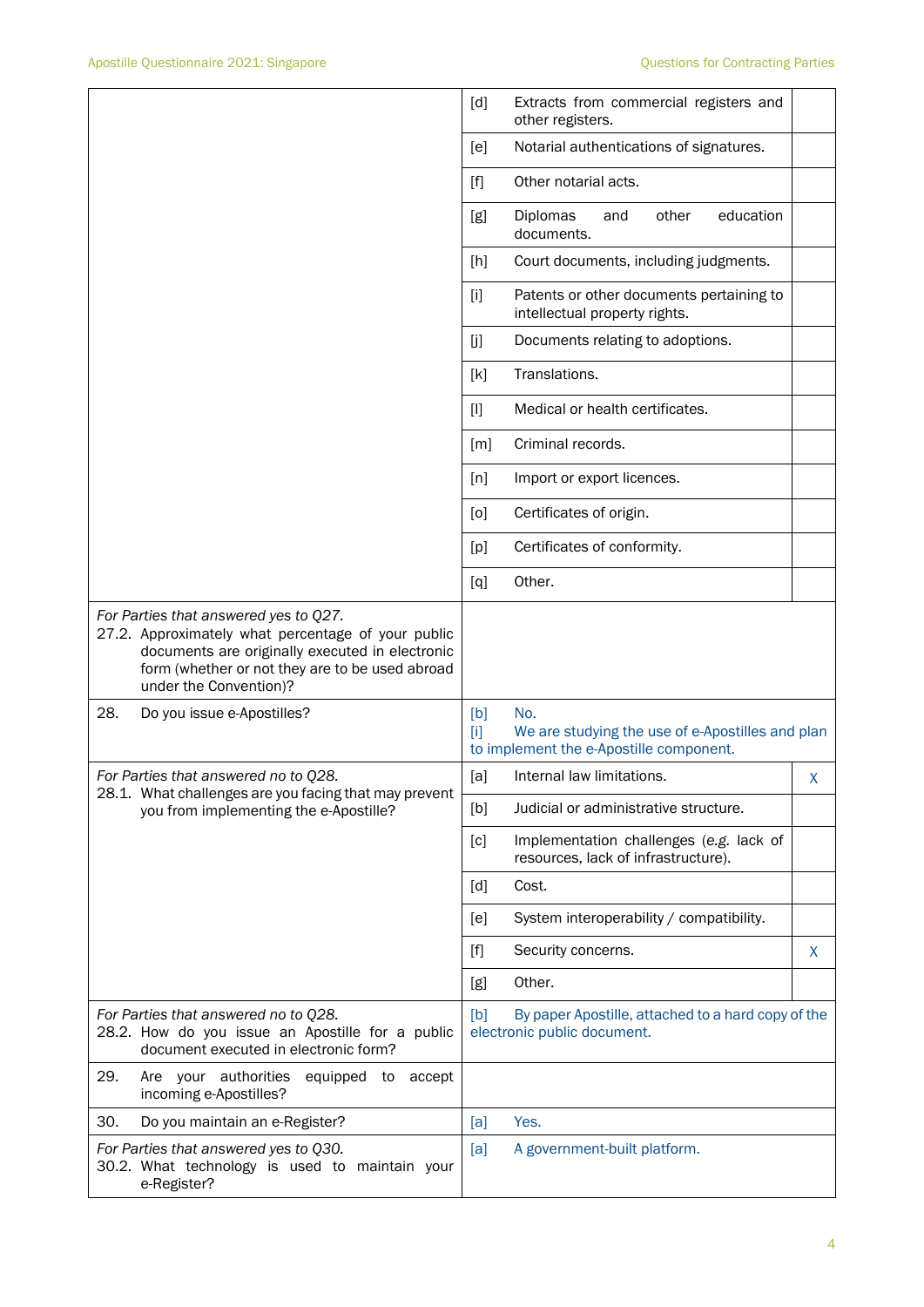| 31. | Have you been in contact with other Competent<br>Authorities that operate an e-APP component<br>and exchanged information and / or relevant<br>experience?      | [a]   | Yes.<br>United Kingdom and Hong Kong.                                                               |   |  |  |
|-----|-----------------------------------------------------------------------------------------------------------------------------------------------------------------|-------|-----------------------------------------------------------------------------------------------------|---|--|--|
|     | <b>Issues with Apostilles</b>                                                                                                                                   |       |                                                                                                     |   |  |  |
| 32. | Has an Apostille <i>issued</i> by your Competent<br>Authority ever been refused by the authorities of<br>another Contracting Party on the following<br>grounds: | [a]   | Form requirements (e.g. square-shaped,<br>sides of at least nine centimetres, border,<br>ink, etc). |   |  |  |
|     |                                                                                                                                                                 | [b]   | The manner in which the Apostille was<br>affixed / attached to the underlying<br>document.          |   |  |  |
|     |                                                                                                                                                                 | [c]   | The Apostille was not signed.                                                                       |   |  |  |
|     |                                                                                                                                                                 | [d]   | 0f<br>the<br>standard<br>One<br>or<br>more<br>informational items were not filled in.               |   |  |  |
|     |                                                                                                                                                                 | [e]   | The Apostille was in electronic form (an<br>e-Apostille).                                           |   |  |  |
|     |                                                                                                                                                                 | $[f]$ | The underlying public document was in<br>electronic form.                                           |   |  |  |
|     |                                                                                                                                                                 | [g]   | The underlying public document had<br>expired / was not issued within a certain<br>timeframe.       |   |  |  |
|     |                                                                                                                                                                 | [h]   | The underlying document was not a<br>public document under the law of the<br>destination.           |   |  |  |
|     |                                                                                                                                                                 | $[1]$ | Other.                                                                                              |   |  |  |
|     |                                                                                                                                                                 | [j]   | Unknown.                                                                                            |   |  |  |
|     |                                                                                                                                                                 | [k]   | No / Not applicable.                                                                                | X |  |  |
| 33. | Has your Competent Authority ever been<br>requested by external Competent Authorities to<br>certify or confirm your procedure for issuing<br>Apostilles?        | [b]   | No.                                                                                                 |   |  |  |
| 34. | Has an Apostille <i>received</i> by your authorities<br>ever been refused on the following grounds:                                                             | [a]   | The issuing State was not a Contracting<br>Party to the Apostille Convention.                       |   |  |  |
|     |                                                                                                                                                                 | [b]   | Form requirements (e.g. square-shaped,<br>sides of at least nine centimetres, border,<br>ink, etc). |   |  |  |
|     |                                                                                                                                                                 | [c]   | The manner in which the Apostille was<br>affixed / attached to<br>the underlying<br>document.       |   |  |  |
|     |                                                                                                                                                                 | [d]   | The Apostille was not signed.                                                                       |   |  |  |
|     |                                                                                                                                                                 | [e]   | One<br>of<br>the<br>more<br>standard<br>or<br>informational items were not filled in.               |   |  |  |
|     |                                                                                                                                                                 | $[f]$ | The Apostille was in electronic form (an<br>e-Apostille).                                           |   |  |  |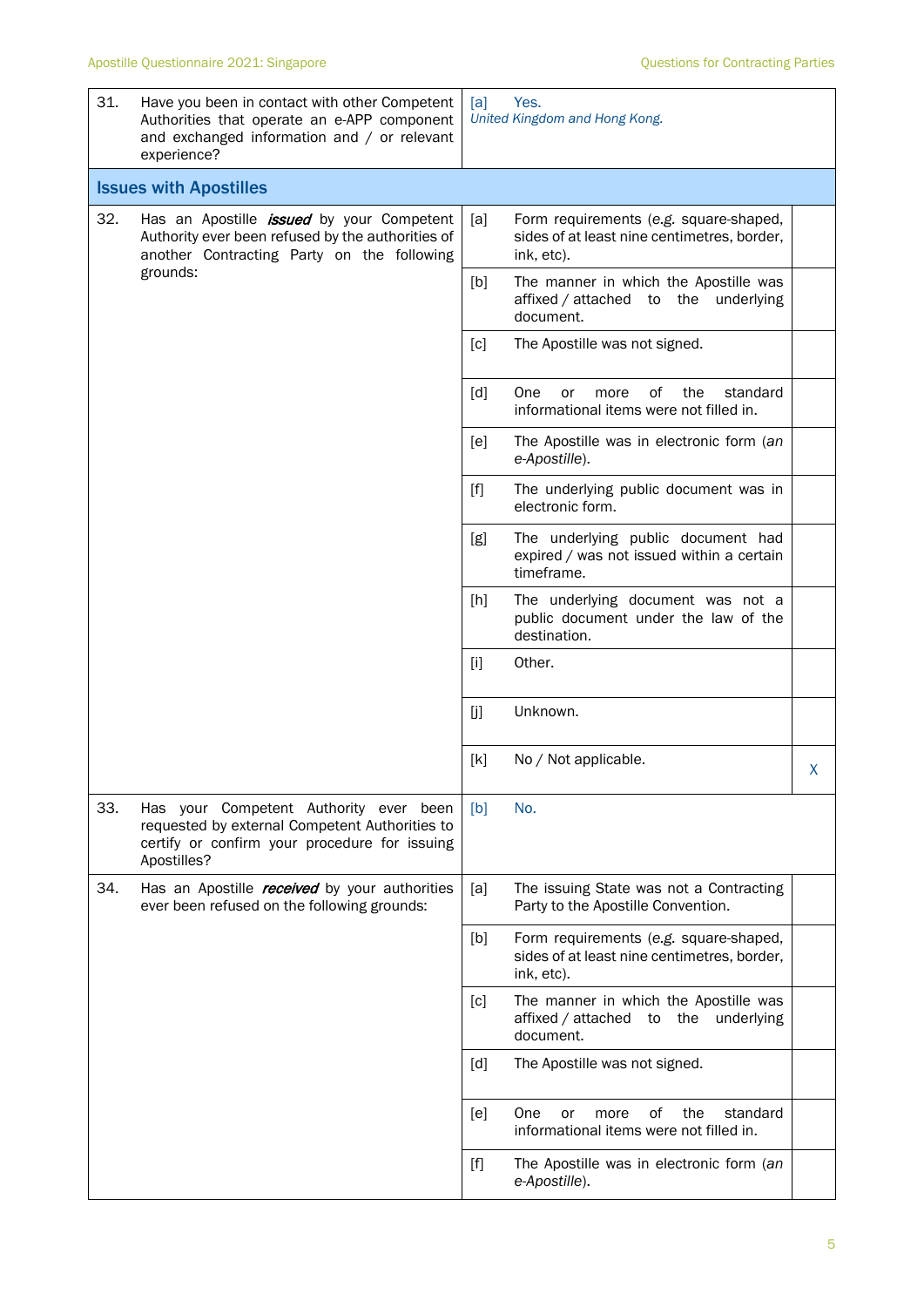|                                                                                                                                                                                                                                                                                                                                                                                                                                                                                                                                                         | The underlying public document was in<br>[g]<br>electronic form.                                       |
|---------------------------------------------------------------------------------------------------------------------------------------------------------------------------------------------------------------------------------------------------------------------------------------------------------------------------------------------------------------------------------------------------------------------------------------------------------------------------------------------------------------------------------------------------------|--------------------------------------------------------------------------------------------------------|
|                                                                                                                                                                                                                                                                                                                                                                                                                                                                                                                                                         | The underlying public document had<br>$[h]$<br>expired / was not issued within a certain<br>timeframe. |
|                                                                                                                                                                                                                                                                                                                                                                                                                                                                                                                                                         | $[1]$<br>The underlying document was not a<br>public document under the law of the<br>destination.     |
|                                                                                                                                                                                                                                                                                                                                                                                                                                                                                                                                                         | Other.<br>[j]                                                                                          |
|                                                                                                                                                                                                                                                                                                                                                                                                                                                                                                                                                         | Unknown.<br>[k]                                                                                        |
|                                                                                                                                                                                                                                                                                                                                                                                                                                                                                                                                                         | $[1]$<br>No / Not applicable.<br>X                                                                     |
| <b>Miscellaneous</b>                                                                                                                                                                                                                                                                                                                                                                                                                                                                                                                                    |                                                                                                        |
| 35.<br>Would you be interested in attending the 2021<br>meeting of the Special Commission on the<br>practical operation of the Apostille Convention?                                                                                                                                                                                                                                                                                                                                                                                                    | Yes, via videoconference.<br>[b]                                                                       |
| 36.<br>Have<br>encountered<br>you<br>any<br>persistent<br>difficulties,<br>issues, or challenges<br>in the<br>operation of the Apostille Convention that you<br>would like discussed at the 2021 Special<br>Commission?<br>If yes, would you like your answer to this question to be                                                                                                                                                                                                                                                                    | No.<br>[b]                                                                                             |
| published without reference to your authority or State?                                                                                                                                                                                                                                                                                                                                                                                                                                                                                                 |                                                                                                        |
| 37.<br>Do you have any suggestions that could assist in<br>the promotion, implementation, or operation of<br>the Apostille Convention?<br>If yes, would you like your answer to this question to be<br>published without reference to your authority or State?                                                                                                                                                                                                                                                                                          | No.<br>[b]                                                                                             |
| 38.<br>Would you be interested in attending the 12 <sup>th</sup><br>International Forum on the e-APP (to be held in<br>conjunction with the meeting of the Special<br>Commission)?                                                                                                                                                                                                                                                                                                                                                                      | [b]<br>Yes, via videoconference.                                                                       |
| 39.<br>Are there any specific topics or practical issues<br>that you would like discussed at the e-APP<br>Forum?<br>If yes, would you like your answer to this question to be                                                                                                                                                                                                                                                                                                                                                                           | [b]<br>No.                                                                                             |
| published without reference to your authority or State?<br>40.                                                                                                                                                                                                                                                                                                                                                                                                                                                                                          | No.                                                                                                    |
| The Permanent Bureau is in the process of<br>drafting a 2 <sup>nd</sup> edition of the Apostille Handbook.<br>Are there any specific topics, suggestions for<br>presentation or formatting, or any other<br>proposals for inclusion?<br>Please note that answers to this question will not be<br>incorporated into the first draft of the 2nd edition.<br>The PB will take them into account in preparing<br>subsequent drafts.<br>If yes, would you like your answer to this question to be<br>published without reference to your authority or State? | [b]                                                                                                    |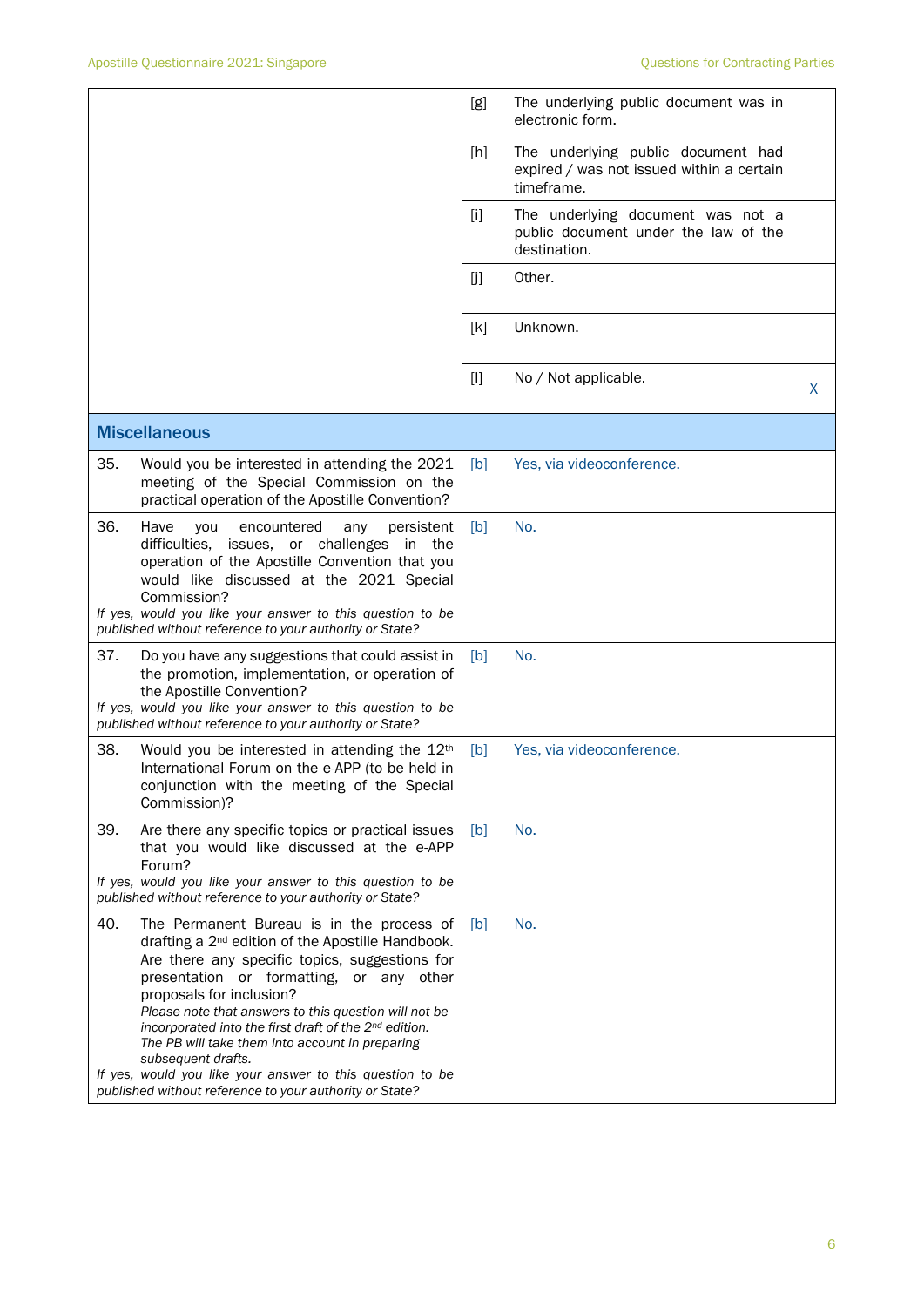## APOSTILLE ACT 2020

## (No. 38 of 2020)

### ARRANGEMENT OF SECTIONS

## PART 1

#### PRELIMINARY

Section

- 1. Short title and commencement
- 2. Interpretation
- 3. Purpose
- 4. Act binds Government

### PART<sub>2</sub>

## PROOF OF ORIGIN OF FOREIGN PUBLIC DOCUMENTS

- 5. Application of this Part
- 6. What is a foreign public document
- 7. What is meant by the origin of a foreign public document
- 8. What is legalisation of a foreign public document
- 9. Legalisation not required for foreign public documents
- 10. What is a Convention certificate (also known as an apostille)
- 11. Effect of Convention certificate if used
- 12. Use of Convention certificate generally not mandatory
- 13. Other modes of proof, etc., not affected

#### PART 3

### CERTIFICATION OF SINGAPORE PUBLIC DOCUMENTS

- 14. What is a Singapore public document
- 15. What is a competent authority
- 16. Certification of public document executed in Singapore
- 17. Grounds for refusing to issue certificate
- 18. Register of certificates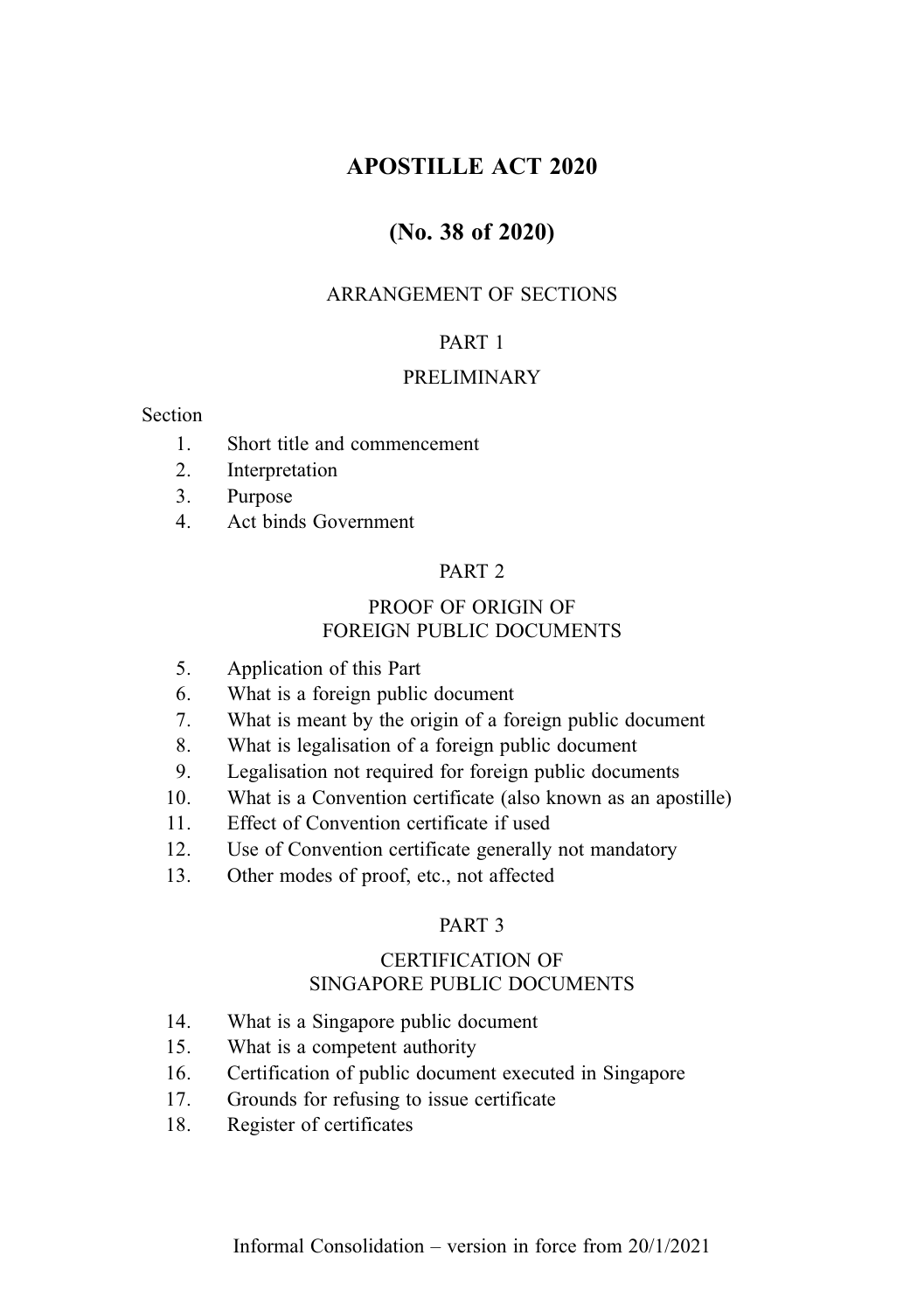## **MISCELLANEOUS**

### Section

- 19. Amendment of Second Schedule
- 20. Regulations
- 21. Related amendments to other Acts
	- First Schedule The Hague Convention Abolishing the Requirement of Legalisation for Foreign Public Documents
	- Second Schedule Competent authorities for certifying Singapore public documents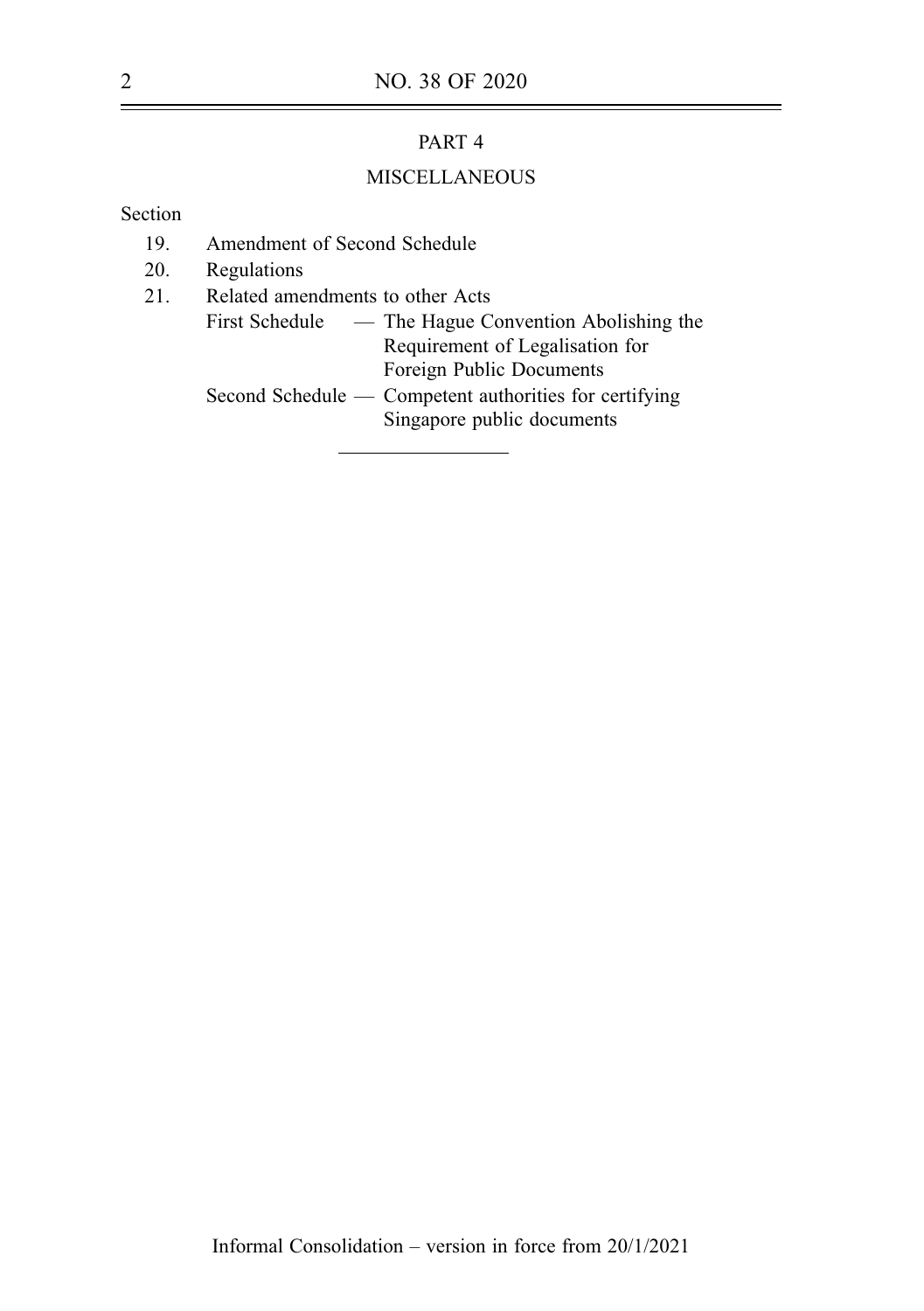An Act to give effect to the Hague Convention Abolishing the Requirement of Legalisation for Foreign Public Documents, done at the Hague on 5 October 1961, and for connected purposes, and to make related amendments to certain other Acts.

Be it enacted by the President with the advice and consent of the Parliament of Singapore, as follows: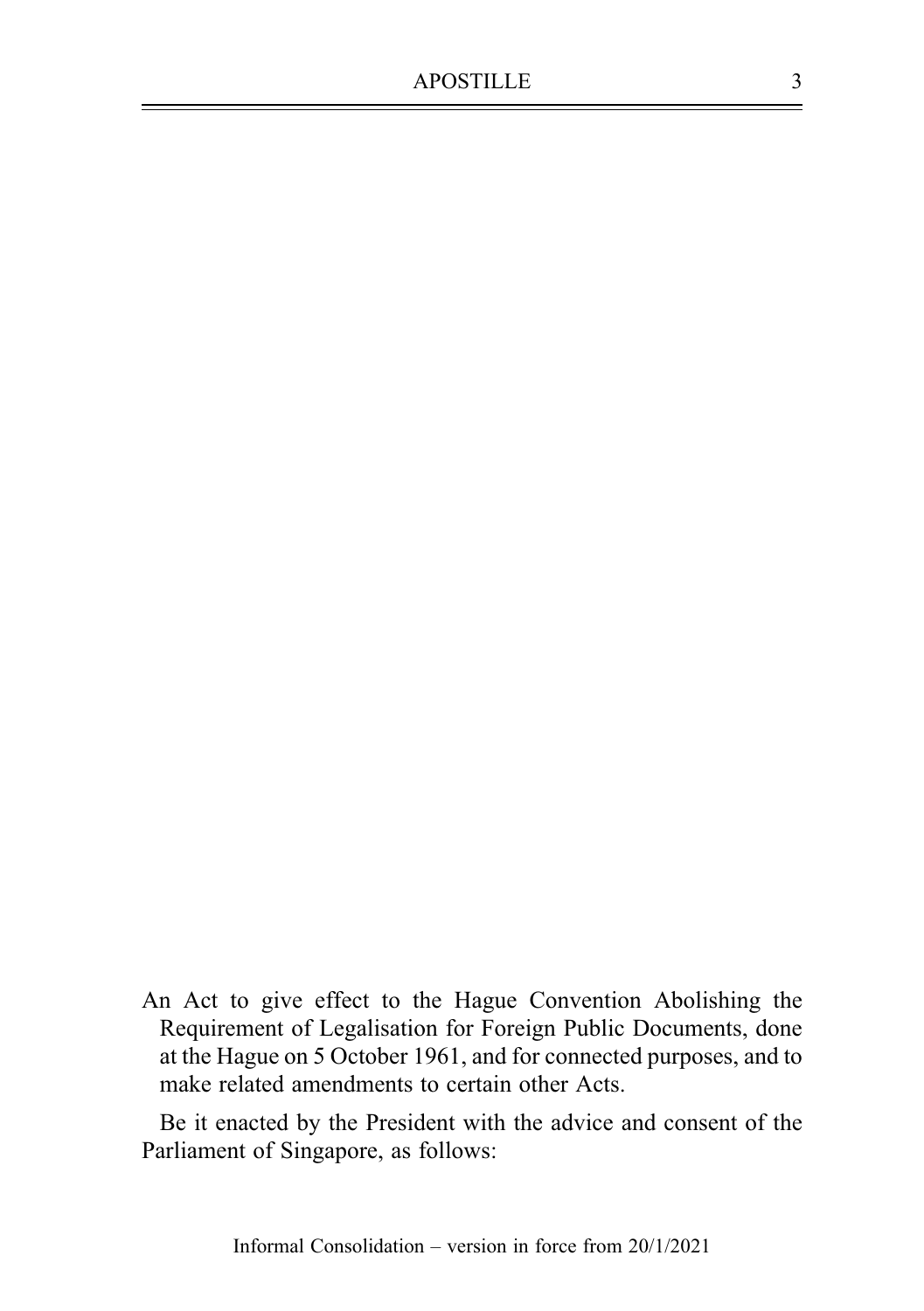## PRELIMINARY

## Short title and commencement

1. This Act is the Apostille Act 2020 and comes into operation on a date that the Minister appoints by notification in the Gazette.

## Interpretation

- **2.** In this Act, unless the context otherwise requires  $-$ 
	- "Convention" means the Hague Convention Abolishing the Requirement of Legalisation for Foreign Public Documents, done at the Hague on 5 October 1961, the English text of which is set out in the First Schedule;

"Convention State" means a State Party to the Convention other than Singapore, but does not include  $-$ 

- (a) any State Party that objected to Singapore's accession to the Convention; and
- (b) any State Party whose accession to the Convention Singapore objected to;

"Model Certificate" means the model certificate set out in the Annex to the Convention.

## Purpose

**3.**—(1) The purpose of this Act is to give effect to the Convention.

- (2) *Part 2* 
	- (a) exempts foreign public documents (as defined in that Part) from any requirement of legalisation; and
	- (b) provides for the effect of certificates issued under the Convention and facilitates (but does not require) their use.

(3) Part 3 provides for certificates to be issued under the Convention for Singapore public documents (as defined in that Part).

## Act binds Government

4. This Act binds the Government.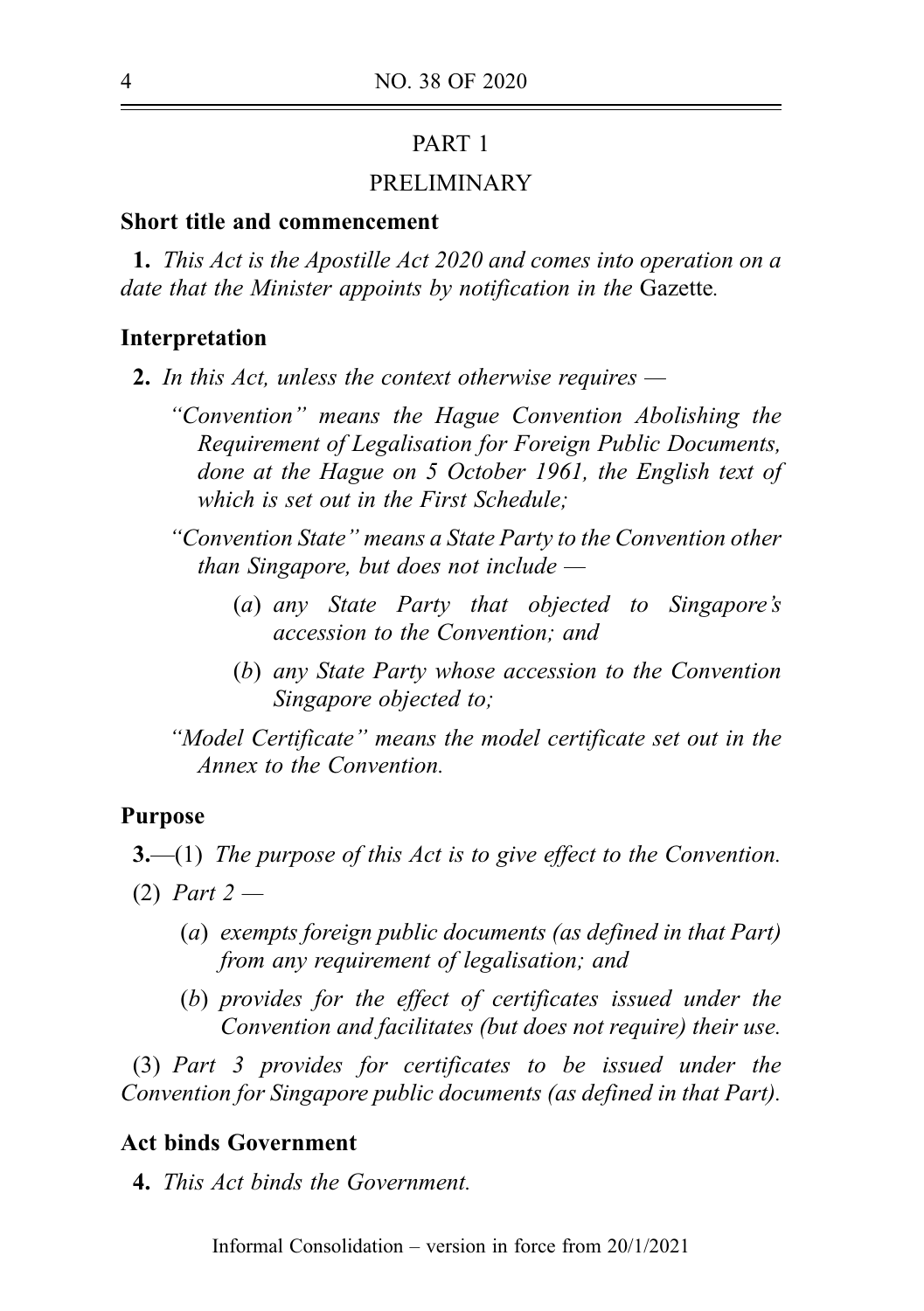## PROOF OF ORIGIN OF FOREIGN PUBLIC DOCUMENTS

### Application of this Part

5. This Part applies to a foreign public document sought to be produced in Singapore for any purpose, including —

- (a) the purposes of proceedings in any court or tribunal; and
- (b) the purposes of exercising any power or right, or performing any function, duty or obligation, under or pursuant to any written law or rule of law.

### What is a foreign public document

**6.** In this Part, "foreign public document"  $-$ 

- $(a)$  means
	- (i) a document executed in the territory of a Convention State and falling within any of the following categories:
		- (A) a document emanating from an authority or official connected with the courts or tribunals of that State, including a document emanating from a public prosecutor, a clerk of a court or a process-server;
		- (B) an administrative document;
		- (C) a notarial act;
		- (D) an official certificate that is placed on a document signed by a person in his or her private capacity (for example, an official certificate recording the registration of a document or the fact that the document was in existence on a certain date, or an official or a notarial authentication of a signature); or
	- (ii) a document (including a document that is not signed, sealed or stamped) that  $-$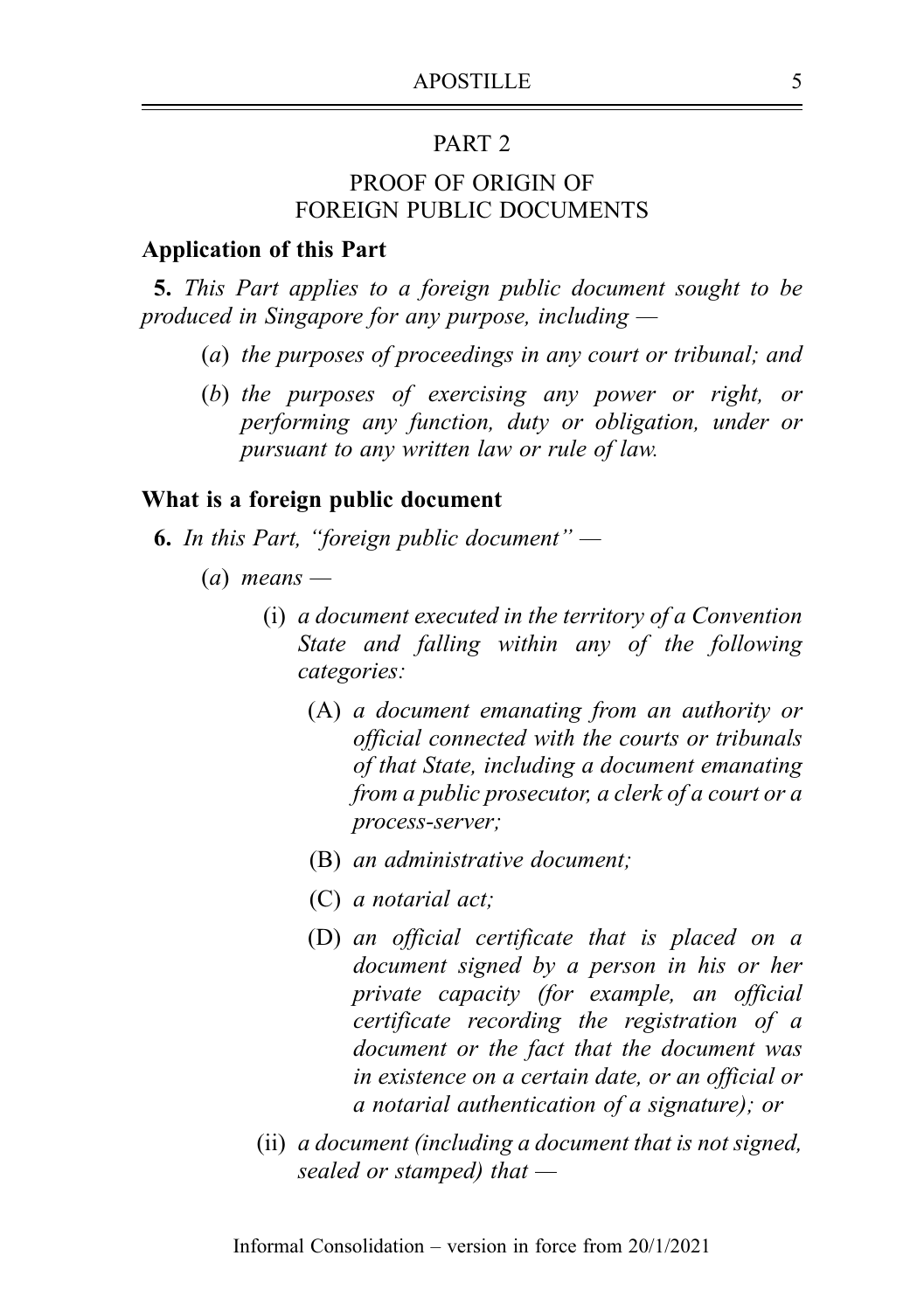- (A) emanates from a Convention State; and
- (B) is treated as a public document by the law of that State; but
- (b) does not include a document executed by a diplomatic or consular agent.

### What is meant by the origin of a foreign public document

7. In this Part, a reference to the origin of a foreign public document, or of a document purporting to be a foreign public document, is a reference to the following aspects of the document:

- (a) the authenticity of the signature on the document;
- (b) the capacity in which the person signing the document has acted;
- (c) where appropriate, the identity of the seal or stamp that the document bears.

#### What is legalisation of a foreign public document

8. In this Part, "legalisation", in relation to a foreign public document, means the formality by which the diplomatic or consular agents of Singapore certify the origin of a foreign public document.

## Legalisation not required for foreign public documents

**9.**—(1) Legalisation is not required, and may not be performed, in relation to a foreign public document.

(2) This section applies despite any written law or rule of law to the contrary.

### What is a Convention certificate (also known as an apostille)

10. In this Part, "Convention certificate", in relation to a foreign public document or a document purporting to be a foreign public document, means a certificate issued —

(a) to certify the document for the purposes of the Convention; and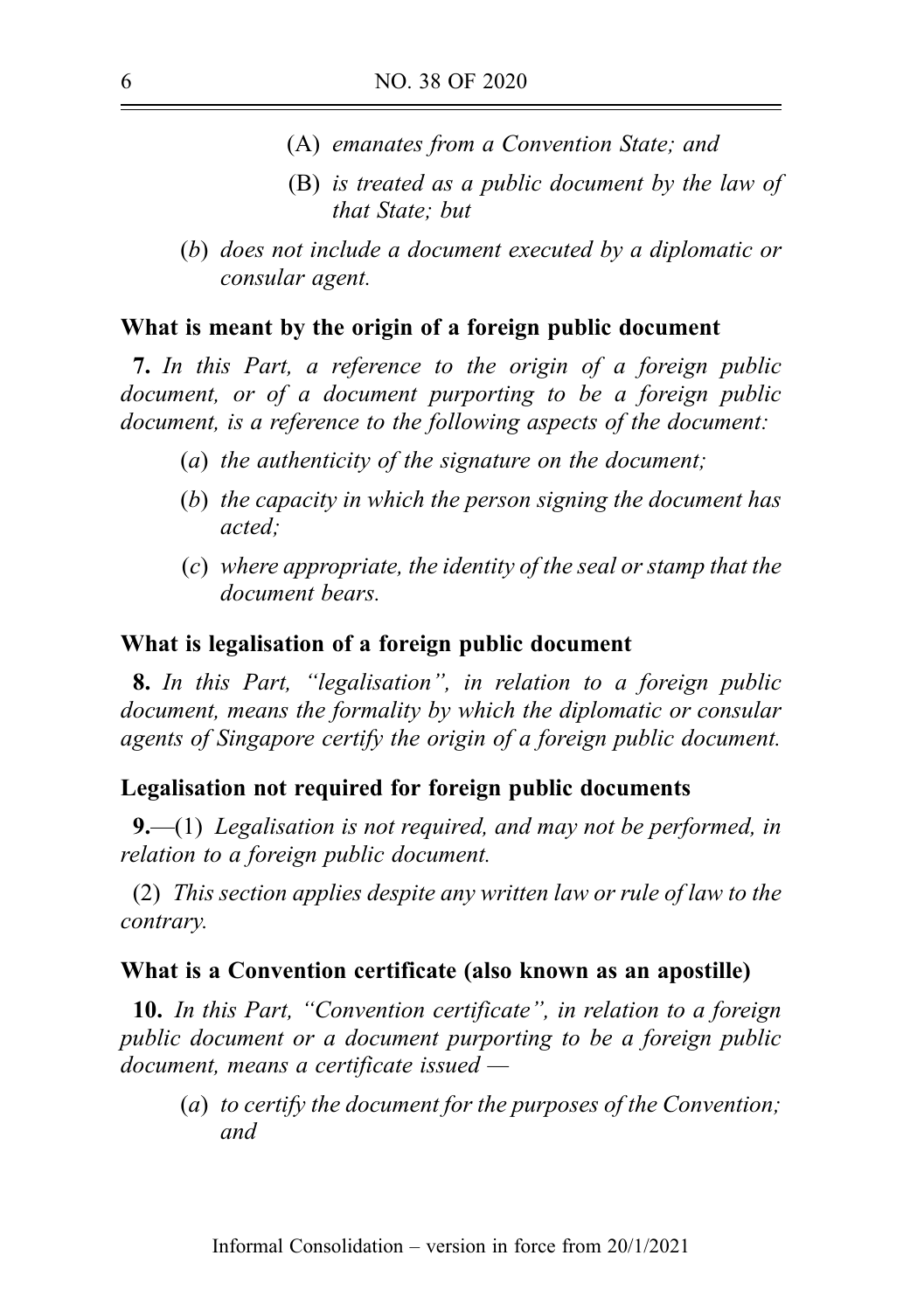(b) by an authority that, at the time of issuing the certificate, is designated by the State in which territory the document was executed, or from which the document emanates, as competent to issue the certificate in respect of the document.

## Effect of Convention certificate if used

11.—(1) This section applies if a document purporting to be a Convention certificate (called in this section the purported certificate) is placed on or attached to a document purporting to be a foreign public document (called in this section the certified document).

(2) Subject to subsection (3), the origin of the certified document is presumed to be sufficiently proven.

- (3) Subsection (2) does not apply
	- (a) if the contrary is proven;
	- (b) if it is proven that the certified document is not in fact a foreign public document;
	- (c) if it is proven that the purported certificate is not in fact a Convention certificate in relation to the certified document; or
	- (d) if, and to the extent that, it is proven that  $-$ 
		- (i) the purported certificate suffers from any of the following defects:
			- (A) the certificate is not in, or substantially in, the form of the Model Certificate;
			- (B) any information required by the Model Certificate is omitted (unless the omitted information is not applicable to the certified document);
			- (C) the purported certificate has been damaged, tampered with or modified;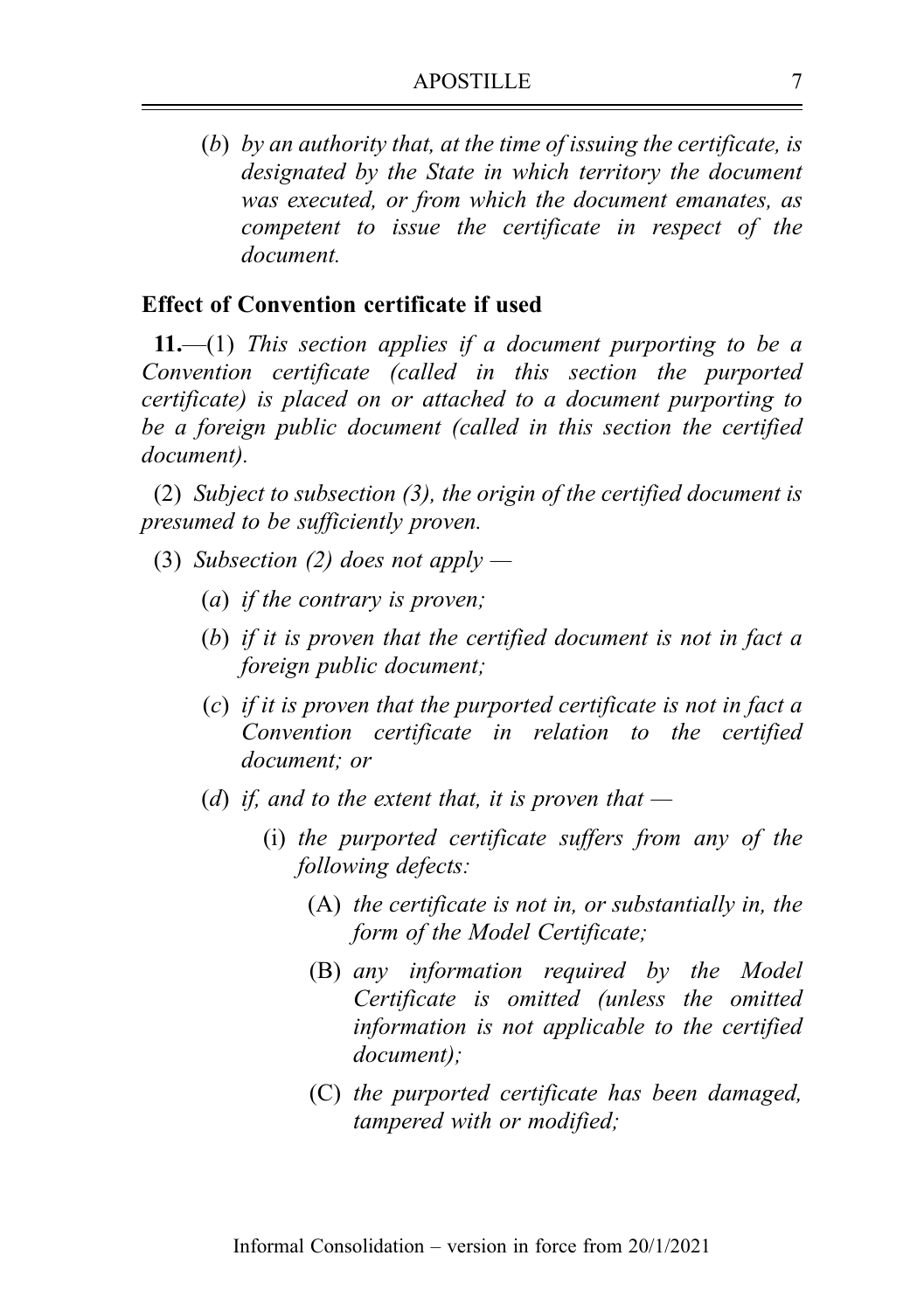- (D) the purported certificate is no longer placed on or attached to the certified document; and
- (ii) the defect affects the authenticity or reliability of the purported certificate in relation to the certified document.

## Use of Convention certificate generally not mandatory

12.—(1) Subject to subsection (2), a person seeking to prove the origin of a foreign public document —

- (a) is not required to do so by means of a Convention certificate; and
- (b) is not required to comply with any more rigorous formality.

(2) A person seeking to prove the origin of a specified foreign public document —

- (a) may be required to do so by means of a Convention certificate; but
- (b) is not required to comply with any more rigorous formality.

(3) This section applies despite any written law or rule of law to the contrary.

- (4) In this section  $-$ 
	- "more rigorous formality" means a formality that is more rigorous than placing a Convention certificate on, or attaching a Convention certificate to, a foreign public document;

"specified foreign public document" means a foreign public document falling within any of the following classes:

- (a) any class of documents for which legalisation is or may be required by or under any written law or any practice before the date of Singapore's accession to the Convention;
- (b) any class of documents that did not exist before the date of Singapore's accession to the Convention.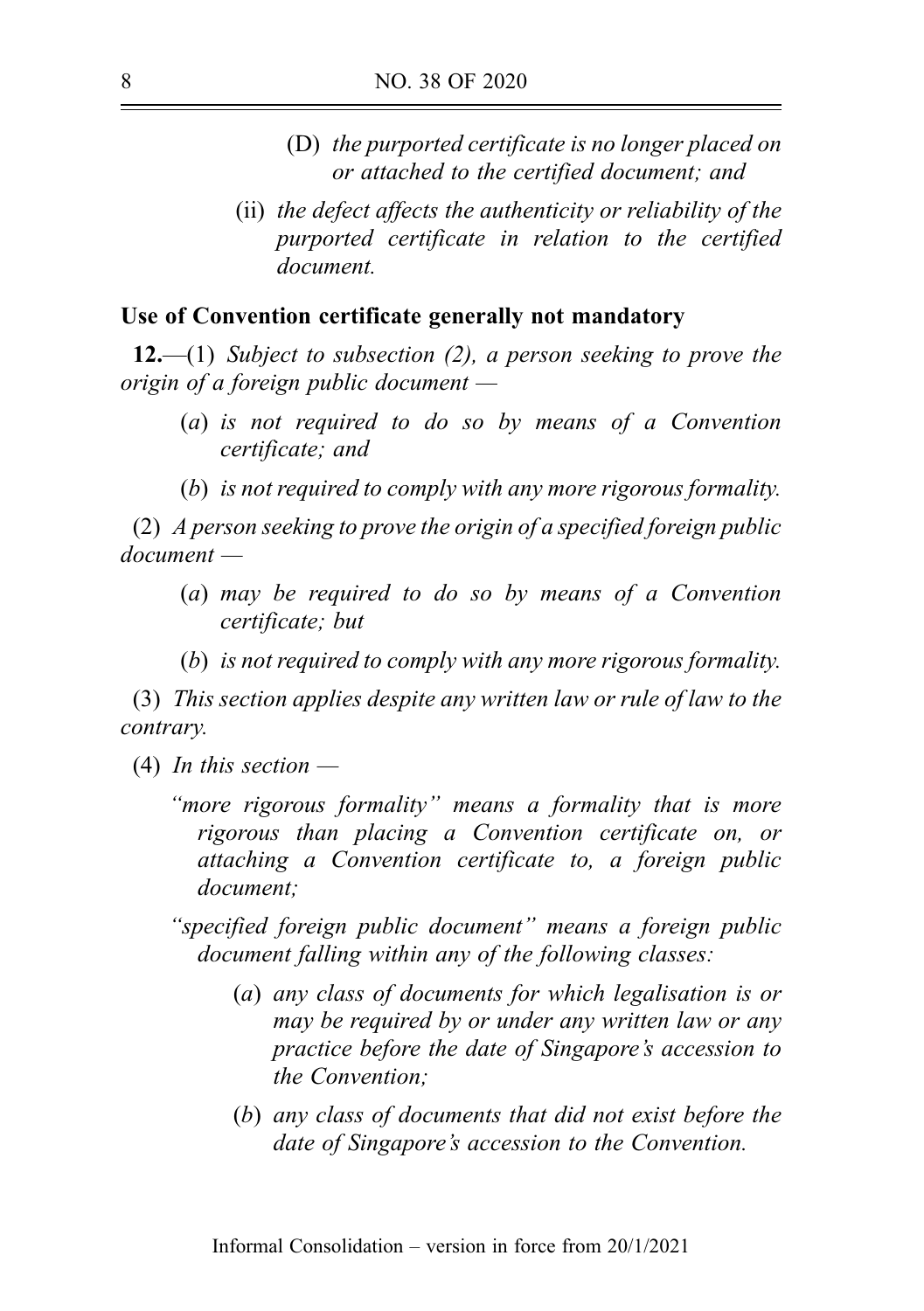## Other modes of proof, etc., not affected

13. Nothing in this Part prevents a foreign public document (or any aspect thereof) from being proven, produced, certified or accepted in any manner permitted by any other law.

## PART 3

## CERTIFICATION OF SINGAPORE PUBLIC DOCUMENTS

### What is a Singapore public document

- **14.** In this Part, "Singapore public document"
	- $(a)$  means
		- (i) a document executed in Singapore and falling within any of the following categories:
			- (A) a document emanating from an authority or official connected with the courts or tribunals of Singapore, including a document emanating from a public prosecutor, a clerk of a court or a process-server;
			- (B) an administrative document;
			- (C) a notarial act;
			- (D) an official certificate that is placed on a document signed by a person in his or her private capacity (for example, an official certificate recording the registration of a document or the fact that the document was in existence on a certain date, or an official or a notarial authentication of a signature); or
		- (ii) a document (including a document that is not signed, sealed or stamped) that is prescribed to be a Singapore public document; but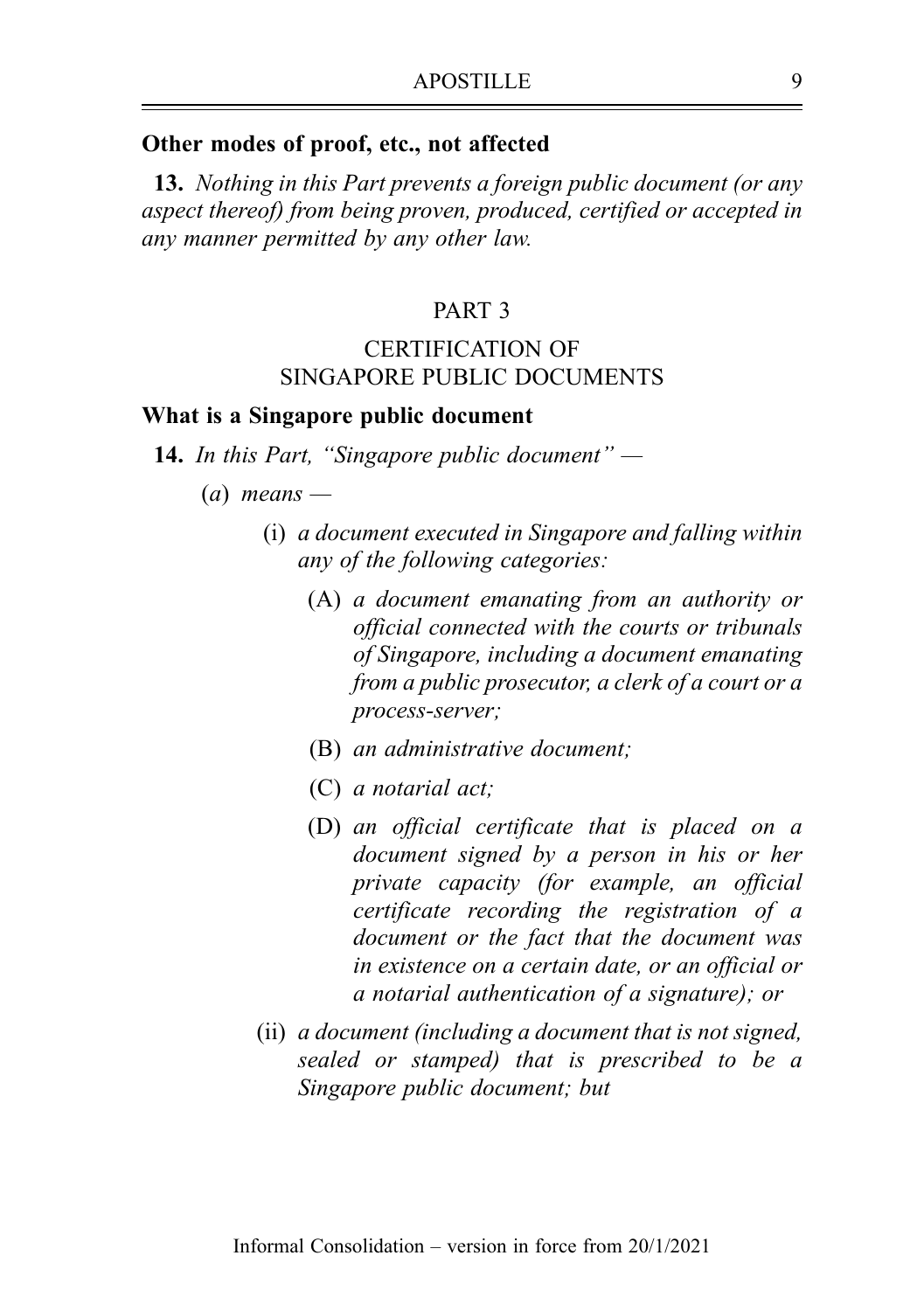- (b) does not include any of the following documents:
	- (i) a document executed by a diplomatic or consular agent;
	- (ii) a prescribed private document.

### What is a competent authority

15. In this Part, an authority specified in the first column of the Second Schedule is a competent authority in relation to the Singapore public documents specified opposite the authority in the second column of that Schedule.

### Certification of public document executed in Singapore

**16.—(1)** Subject to section 17, a competent authority must issue a certificate for a Singapore public document on the request of  $-$ 

- (a) the person who signed the document; or
- (b) any bearer of the document.

(2) The certificate must be  $-$ 

- (a) numbered and dated in the prescribed manner;
- (b) in the form of the Model Certificate, subject to any prescribed modifications; and
- (c) placed on, or attached to, the Singapore public document or a copy thereof in the prescribed manner.

(3) Regulations may provide for a certificate to be issued in electronic form, whether or not the underlying public document is also in electronic form.

## Grounds for refusing to issue certificate

 $17.$ —(1) An authority must refuse to issue a certificate for a document under section 16 if any of the following grounds apply:

- (a) the document is not a Singapore public document;
- (b) there are reasonable grounds for the authority to believe that the document is forged or falsified;
- (c) the authority is not competent to issue the certificate;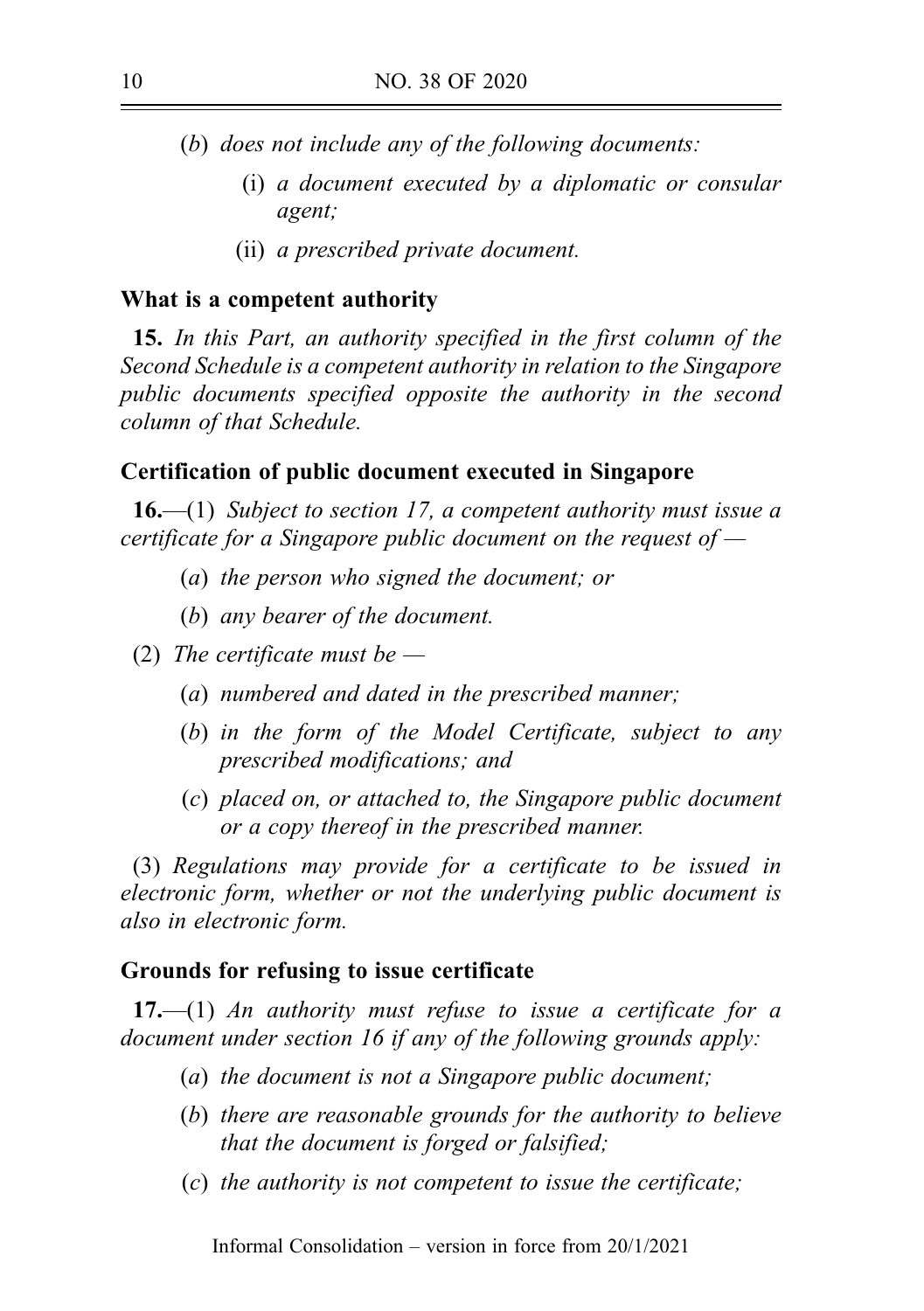- (d) the person requesting for the certificate fails to provide any prescribed information or any other information required by the authority;
- (e) the prescribed fee is not paid;
- (f) any prescribed ground.

(2) A competent authority may refuse to issue a certificate for a public document if any of the following grounds apply:

- (a) the authority is unable to verify the authenticity of the signature, seal or stamp on the document;
- (b) any prescribed ground.

## Register of certificates

**18.**—(1) A competent authority must keep a register of every certificate it issues.

(2) The register must be kept in the prescribed manner and must record, in respect of each certificate —

- (a) the number and date of the certificate;
- (b) the name of the person who signed the certified Singapore public document and the capacity in which he or she acted;
- (c) if applicable, the name of the authority that affixed the seal or stamp on the certified Singapore public document; and
- (d) any other information that may be prescribed.

(3) Regulations must provide for the means by which a person may verify the authenticity of a document purporting to be a certificate issued by a competent authority.

(4) Regulations may provide for a joint register to be kept by 2 or more competent authorities.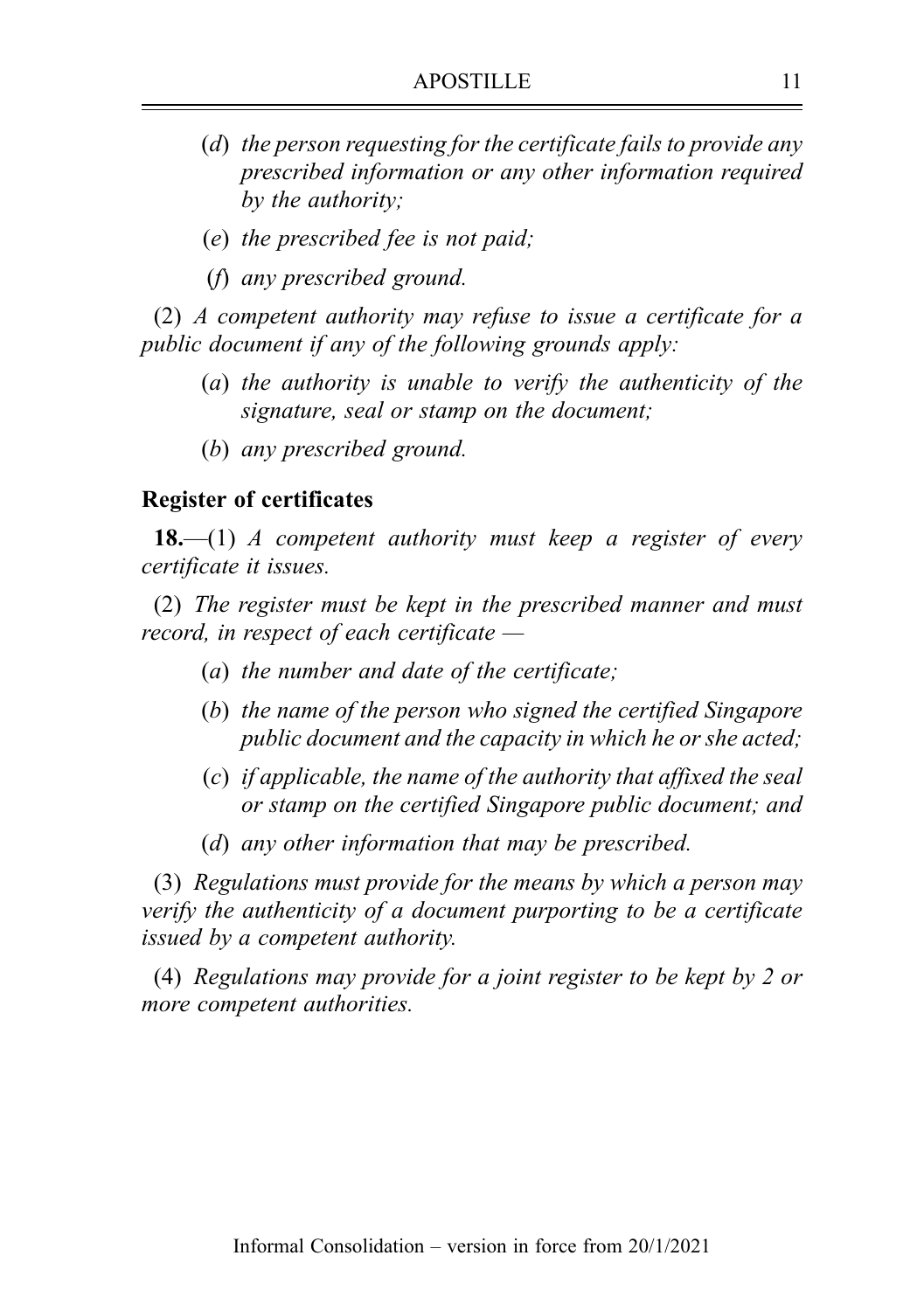## **MISCELLANEOUS**

## Amendment of Second Schedule

19.—(1) The Minister may, by order in the Gazette, amend the Second Schedule.

(2) Without limiting subsection (1), an order under that subsection may specify, in the second column of the Second Schedule  $-$ 

- (a) all or a specified class of Singapore public documents opposite an authority in the first column; and
- (b) the same class of Singapore public documents opposite 2 or more authorities in the first column.

## Regulations

**20.** The Minister may make regulations  $-$ 

- (a) to prescribe any matter required or permitted to be prescribed under Part 3;
- (b) to prescribe any fees for the purposes of Part 3; and
- (c) generally for the purposes of this Act.

## Related amendments to other Acts

**21.**—(1) The Evidence Act (Cap. 97, 1997 Ed.) is amended by inserting, immediately after section 80A, the following section:

## "Proof of signature, seal, etc., on foreign public document under Apostille Convention

80B. To avoid doubt, sections 76 to 80A do not affect the operation of Part 2 of the Apostille Act 2020.".

(2) Section 4(1) of the Singapore Academy of Law Act (Cap. 294A, 1997 Ed.) is amended by deleting the word "and" at the end of paragraph (ka), and by inserting immediately thereafter the following paragraph: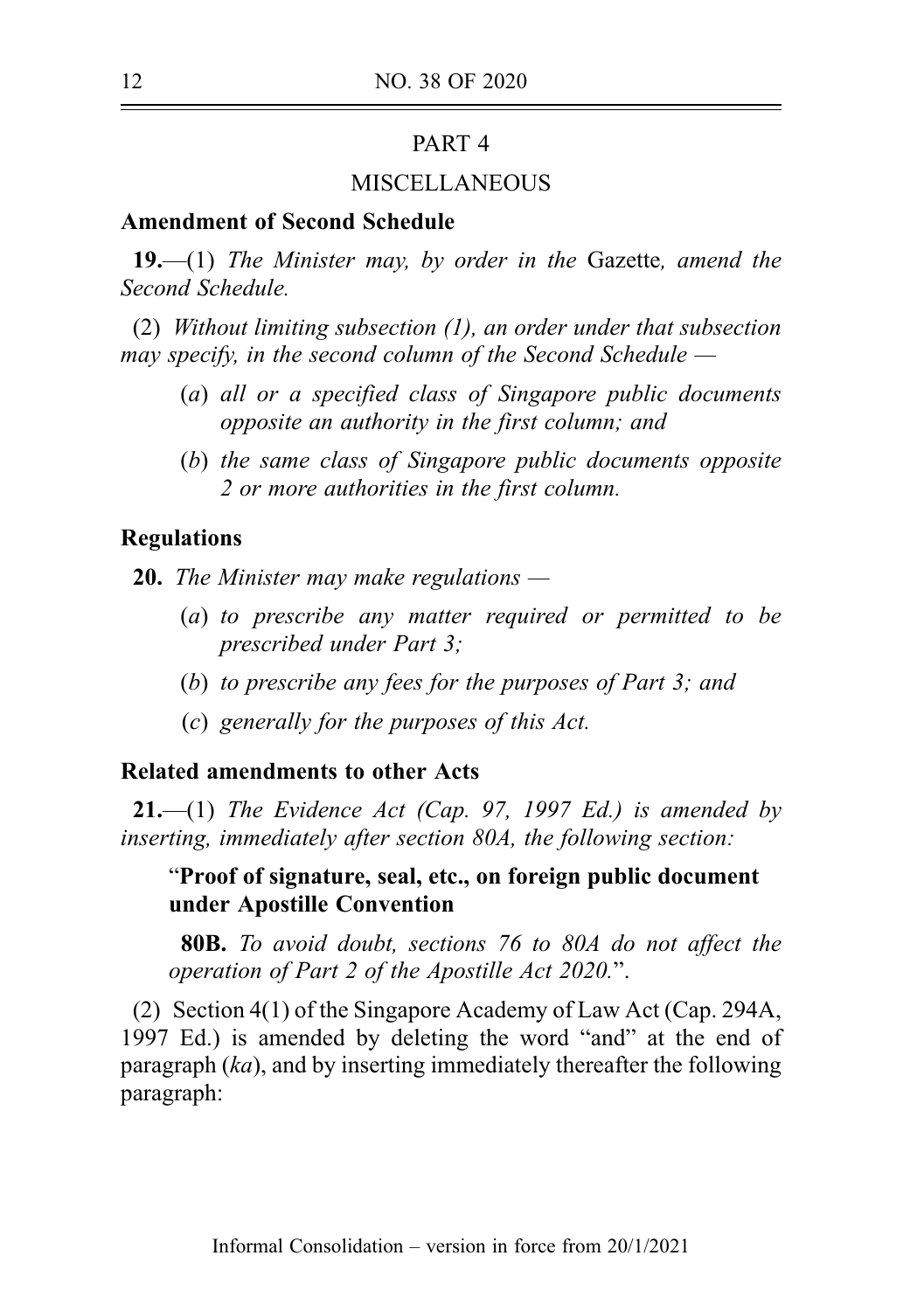- " $(kb)$  to certify the following aspects of documents" executed in or emanating from Singapore for the purposes of their production in another country:
	- (i) the authenticity of the signature on the document;
	- (ii) the capacity in which the person signing the document has acted;
	- (iii) where appropriate, the identity of the seal or stamp that the document bears;".

## FIRST SCHEDULE

Section 2

### THE HAGUE CONVENTION ABOLISHING THE REQUIREMENT OF LEGALISATION FOR FOREIGN PUBLIC DOCUMENTS

The States signatory to the present Convention,

Desiring to abolish the requirement of diplomatic or consular legalisation for foreign public documents,

Have resolved to conclude a Convention to this effect and have agreed upon the following provisions:

## ARTICLE 1

The present Convention shall apply to public documents which have been executed in the territory of one Contracting State and which have to be produced in the territory of another Contracting State.

For the purposes of the present Convention, the following are deemed to be public documents:

- (a) documents emanating from an authority or an official connected with the courts or tribunals of the State, including those emanating from a public prosecutor, a clerk of a court or a process-server ("huissier de justice");
- (b) administrative documents;
- (c) notarial acts;
- (d) official certificates which are placed on documents signed by persons in their private capacity, such as official certificates recording the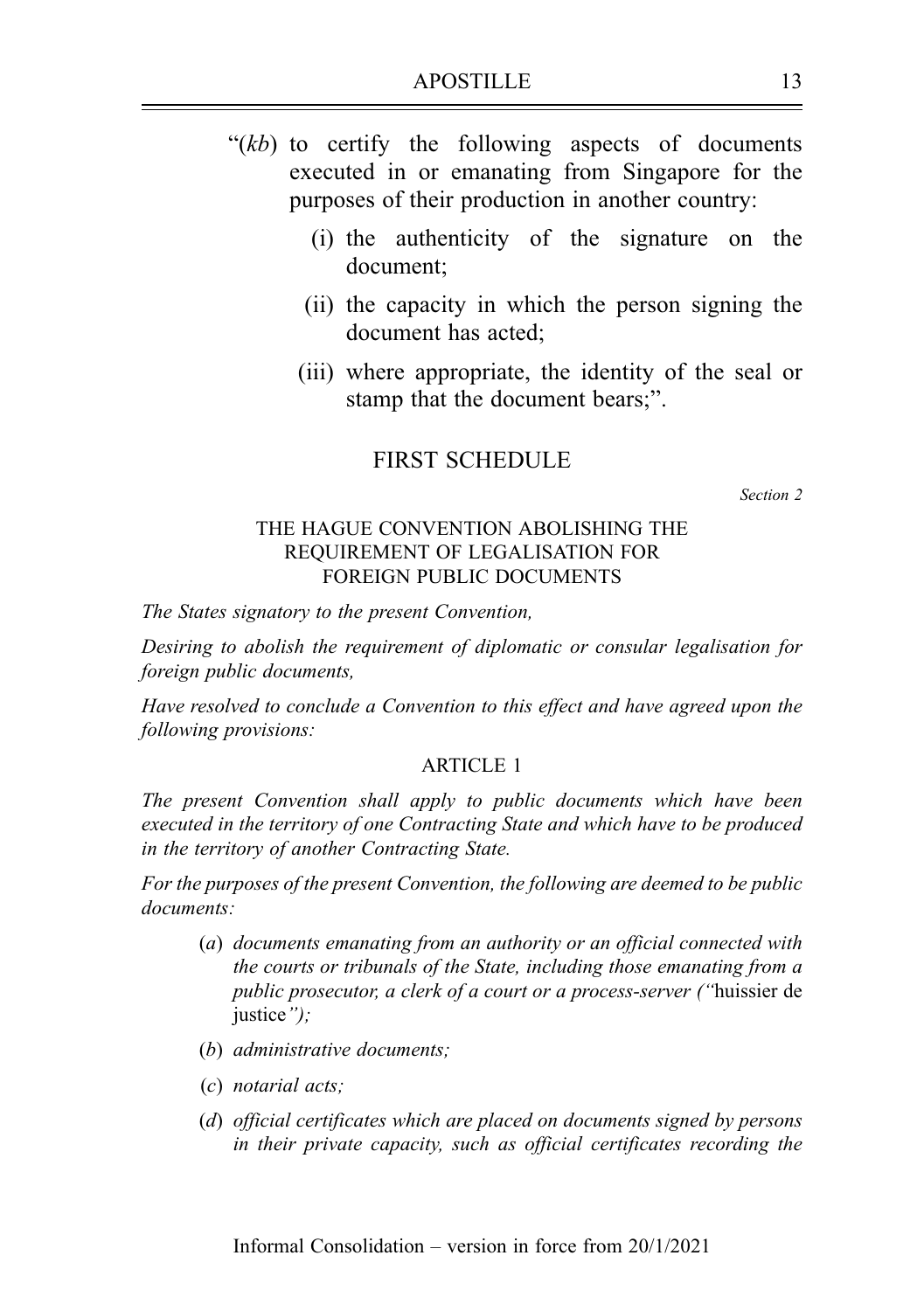registration of a document or the fact that it was in existence on a certain date and official and notarial authentications of signatures.

However, the present Convention shall not apply:

- (a) to documents executed by diplomatic or consular agents;
- (b) to administrative documents dealing directly with commercial or customs operations.

#### ARTICLE 2

Each Contracting State shall exempt from legalisation documents to which the present Convention applies and which have to be produced in its territory. For the purposes of the present Convention, legalisation means only the formality by which the diplomatic or consular agents of the country in which the document has to be produced certify the authenticity of the signature, the capacity in which the person signing the document has acted and, where appropriate, the identity of the seal or stamp which it bears.

#### ARTICLE 3

The only formality that may be required in order to certify the authenticity of the signature, the capacity in which the person signing the document has acted and, where appropriate, the identity of the seal or stamp which it bears, is the addition of the certificate described in Article 4, issued by the competent authority of the State from which the document emanates.

However, the formality mentioned in the preceding paragraph cannot be required when either the laws, regulations, or practice in force in the State where the document is produced or an agreement between two or more Contracting States have abolished or simplified it, or exempt the document itself from legalisation.

#### ARTICLE 4

The certificate referred to in the first paragraph of Article 3 shall be placed on the document itself or on an "allonge"; it shall be in the form of the model annexed to the present Convention.

It may, however, be drawn up in the official language of the authority which issues it. The standard terms appearing therein may be in a second language also. The title "Apostille (Convention de La Haye du 5 octobre 1961)" shall be in the French language.

#### ARTICLE 5

The certificate shall be issued at the request of the person who has signed the document or of any bearer.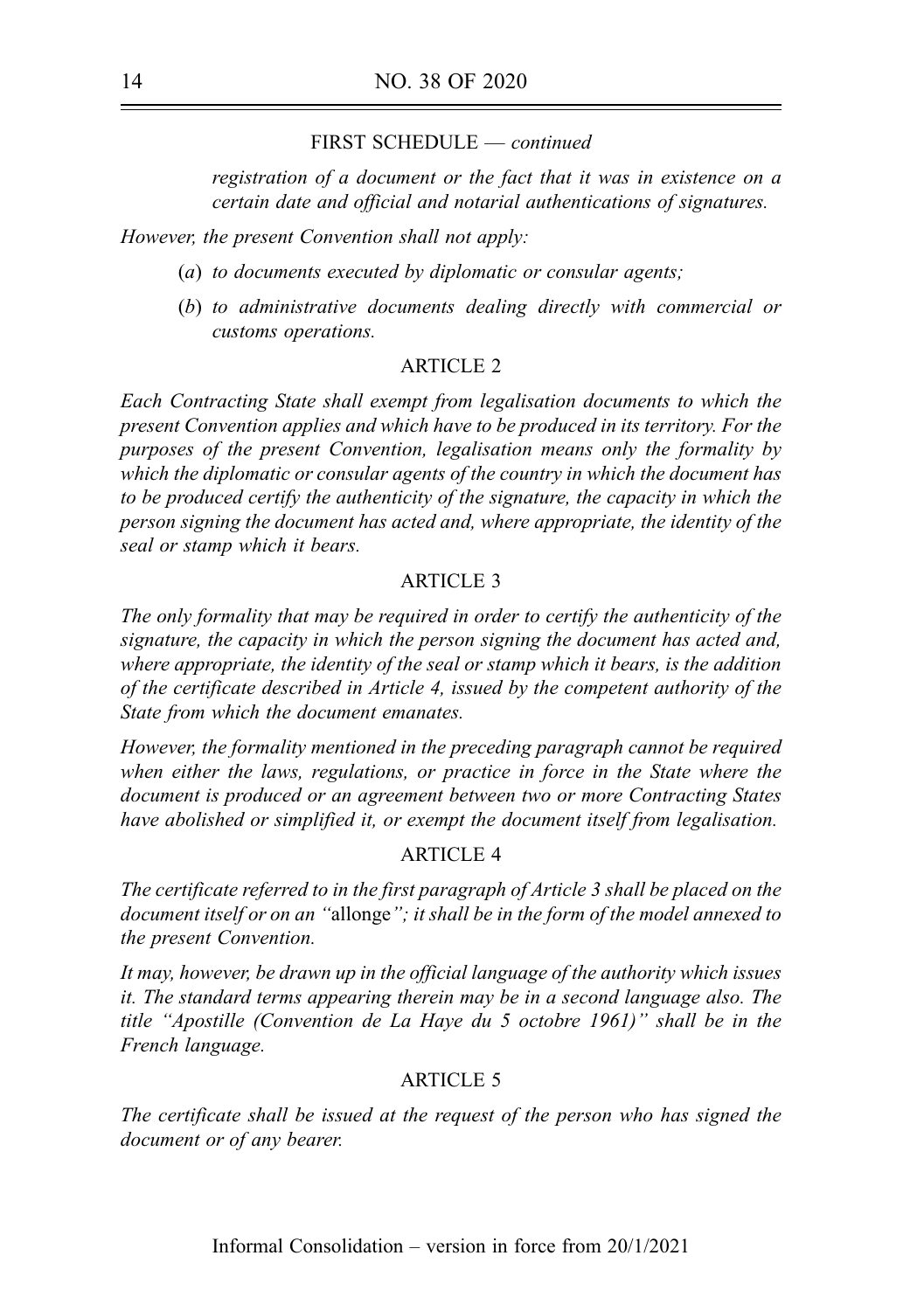When properly filled in, it will certify the authenticity of the signature, the capacity in which the person signing the document has acted and, where appropriate, the identity of the seal or stamp which the document bears.

The signature, seal and stamp on the certificate are exempt from all certification.

### ARTICLE 6

Each Contracting State shall designate by reference to their official function, the authorities who are competent to issue the certificate referred to in the first paragraph of Article 3.

It shall give notice of such designation to the Ministry of Foreign Affairs of the Netherlands at the time it deposits its instrument of ratification or of accession or its declaration of extension. It shall also give notice of any change in the designated authorities.

### ARTICLE 7

Each of the authorities designated in accordance with Article 6 shall keep a register or card index in which it shall record the certificates issued, specifying:

- (a) the number and date of the certificate,
- (b) the name of the person signing the public document and the capacity in which he has acted, or in the case of unsigned documents, the name of the authority which has affixed the seal or stamp.

At the request of any interested person, the authority which has issued the certificate shall verify whether the particulars in the certificate correspond with those in the register or card index.

### ARTICLE 8

When a treaty, convention or agreement between two or more Contracting States contains provisions which subject the certification of a signature, seal or stamp to certain formalities, the present Convention will only override such provisions if those formalities are more rigorous than the formality referred to in Articles 3 and 4.

### ARTICLE 9

Each Contracting State shall take the necessary steps to prevent the performance of legalisations by its diplomatic or consular agents in cases where the present Convention provides for exemption.

### ARTICLE 10

The present Convention shall be open for signature by the States represented at the Ninth Session of the Hague Conference on Private International Law and Iceland, Ireland, Liechtenstein and Turkey.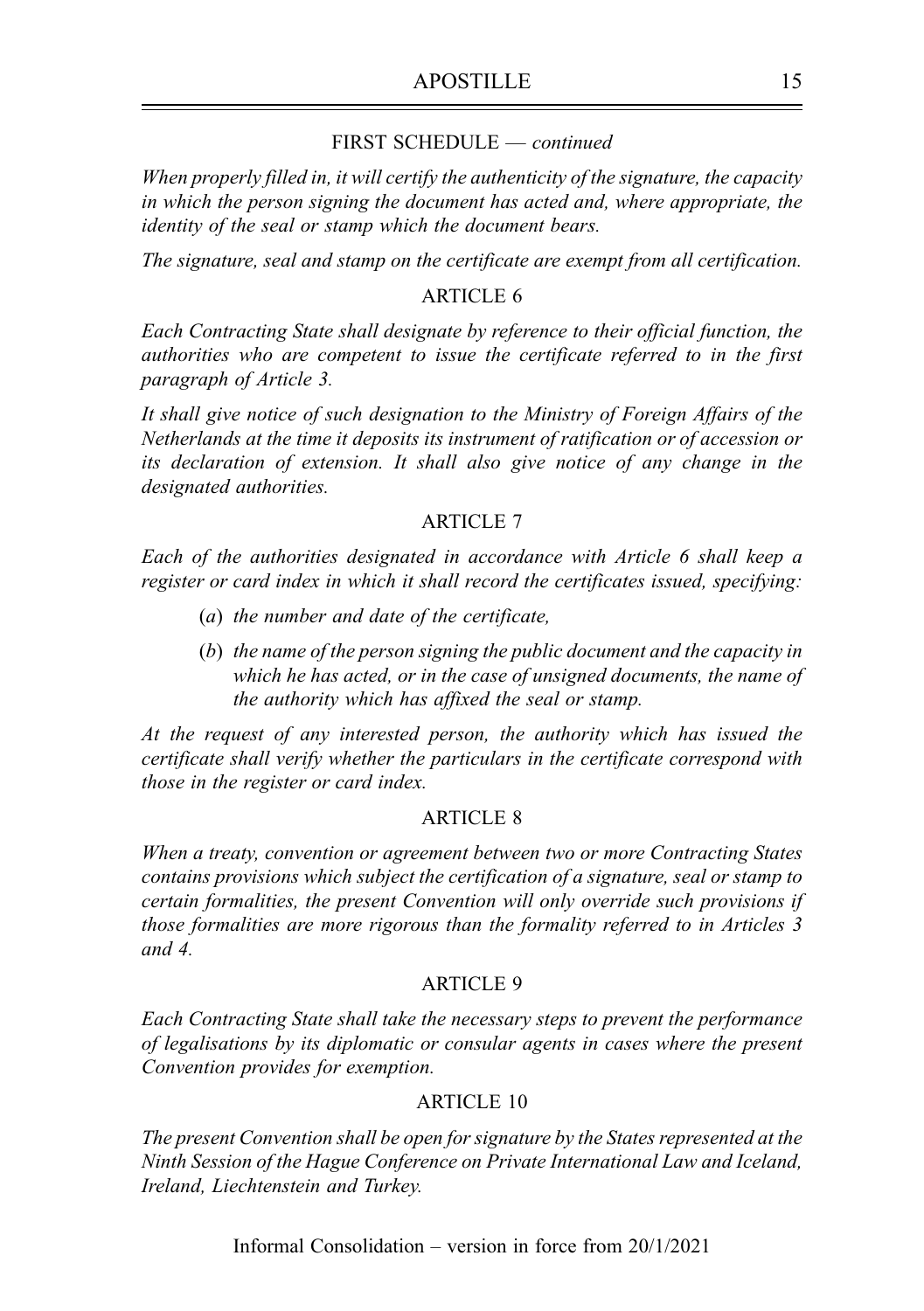It shall be ratified, and the instruments of ratification shall be deposited with the Ministry of Foreign Affairs of the Netherlands.

#### ARTICLE 11

The present Convention shall enter into force on the sixtieth day after the deposit of the third instrument of ratification referred to in the second paragraph of Article 10.

The Convention shall enter into force for each signatory State which ratifies subsequently on the sixtieth day after the deposit of its instrument of ratification.

#### ARTICLE 12

Any State not referred to in Article 10 may accede to the present Convention after it has entered into force in accordance with the first paragraph of Article 11. The instrument of accession shall be deposited with the Ministry of Foreign Affairs of the Netherlands.

Such accession shall have effect only as regards the relations between the acceding State and those Contracting States which have not raised an objection to its accession in the six months after the receipt of the notification referred to in sub-paragraph (d) of Article 15. Any such objection shall be notified to the Ministry of Foreign Affairs of the Netherlands.

The Convention shall enter into force as between the acceding State and the States which have raised no objection to its accession on the sixtieth day after the expiry of the period of six months mentioned in the preceding paragraph.

#### ARTICLE 13

Any State may, at the time of signature, ratification or accession, declare that the present Convention shall extend to all the territories for the international relations of which it is responsible, or to one or more of them. Such a declaration shall take effect on the date of entry into force of the Convention for the State concerned.

At any time thereafter, such extensions shall be notified to the Ministry of Foreign Affairs of the Netherlands.

When the declaration of extension is made by a State which has signed and ratified, the Convention shall enter into force for the territories concerned in accordance with Article 11. When the declaration of extension is made by a State which has acceded, the Convention shall enter into force for the territories concerned in accordance with Article 12.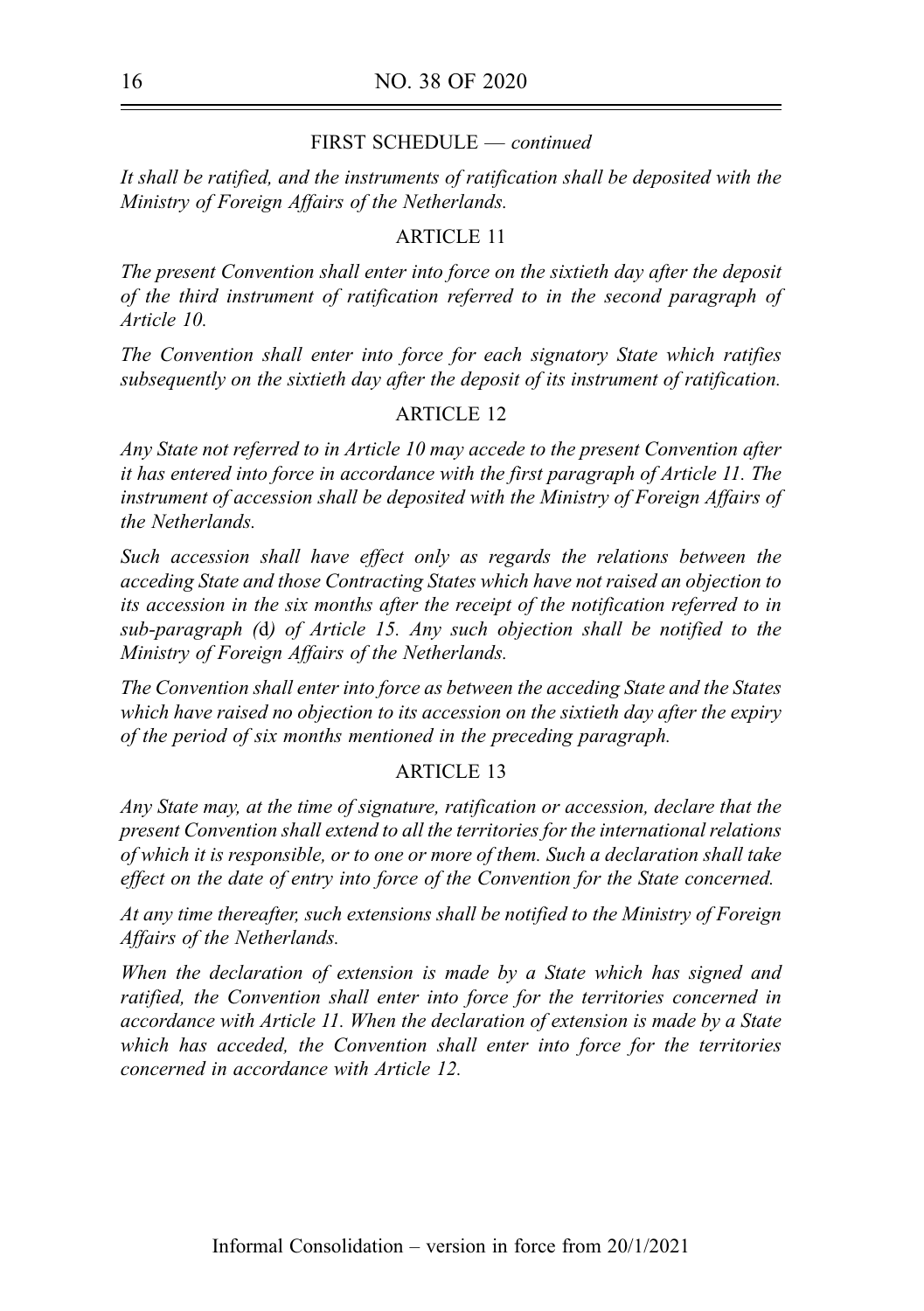#### ARTICLE 14

The present Convention shall remain in force for five years from the date of its entry into force in accordance with the first paragraph of Article 11, even for States which have ratified it or acceded to it subsequently.

If there has been no denunciation, the Convention shall be renewed tacitly every five years.

Any denunciation shall be notified to the Ministry of Foreign Affairs of the Netherlands at least six months before the end of the five year period.

It may be limited to certain of the territories to which the Convention applies.

The denunciation will only have effect as regards the State which has notified it. The Convention shall remain in force for the other Contracting States.

#### ARTICLE 15

The Ministry of Foreign Affairs of the Netherlands shall give notice to the States referred to in Article 10, and to the States which have acceded in accordance with Article 12, of the following:

- (a) the notifications referred to in the second paragraph of Article  $6$ ;
- (b) the signatures and ratifications referred to in Article 10;
- (c) the date on which the present Convention enters into force in accordance with the first paragraph of Article 11;
- (d) the accessions and objections referred to in Article 12 and the date on which such accessions take effect;
- (e) the extensions referred to in Article 13 and the date on which they take effect;
- (f) the denunciations referred to in the third paragraph of Article 14.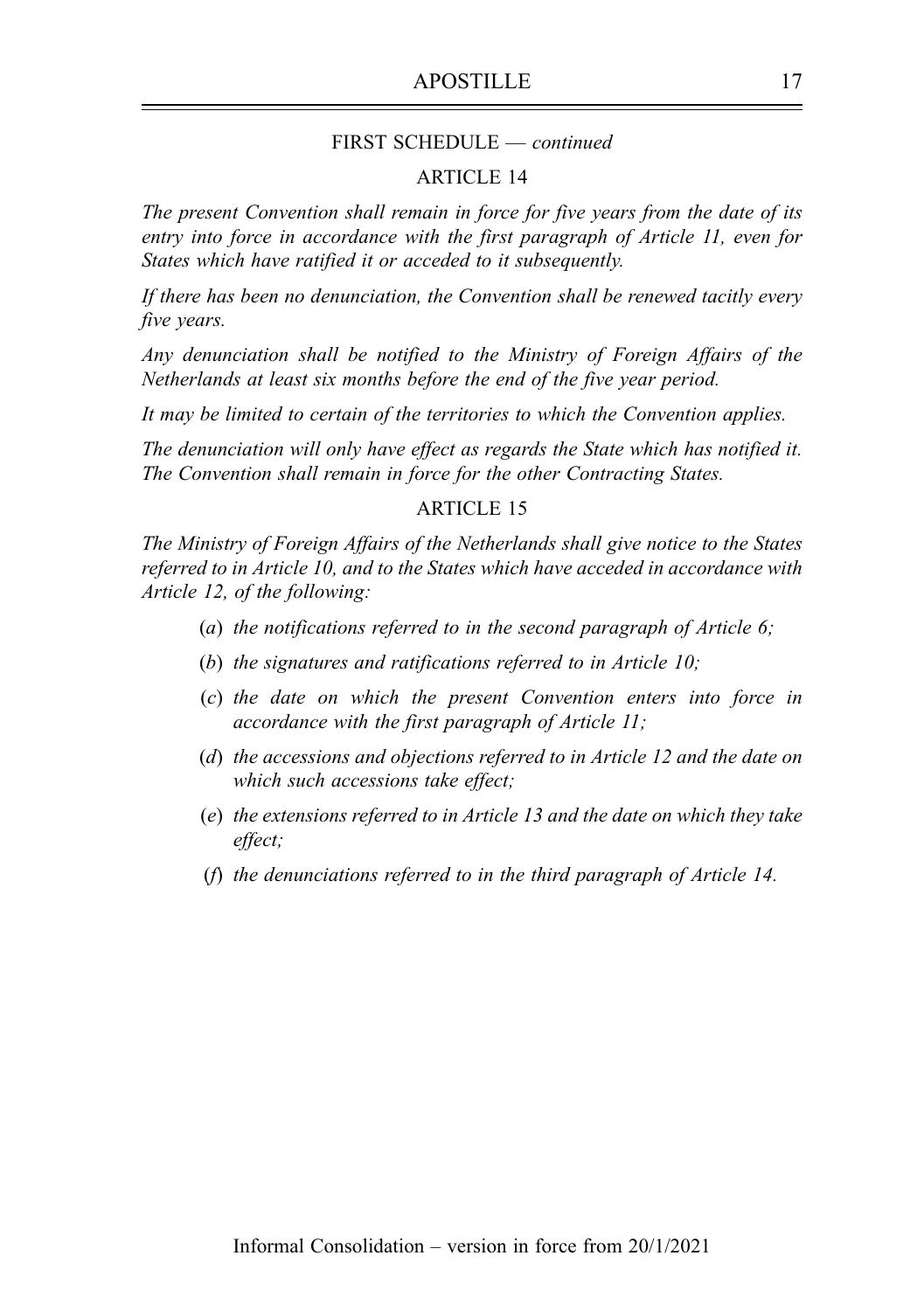### ANNEX TO THE CONVENTION

Model of certificate

The certificate will be in the form of a square with sides at least 9 centimetres long

## **APOSTILLE**

(Convention de La Haye du 5 octobre 1961)

|  | This public document |  |                |  |
|--|----------------------|--|----------------|--|
|  |                      |  |                |  |
|  |                      |  |                |  |
|  |                      |  |                |  |
|  |                      |  |                |  |
|  | Certified            |  |                |  |
|  |                      |  |                |  |
|  |                      |  |                |  |
|  |                      |  |                |  |
|  |                      |  |                |  |
|  | 9. Seal/Stamp:       |  | 10. Signature: |  |
|  |                      |  |                |  |
|  |                      |  |                |  |